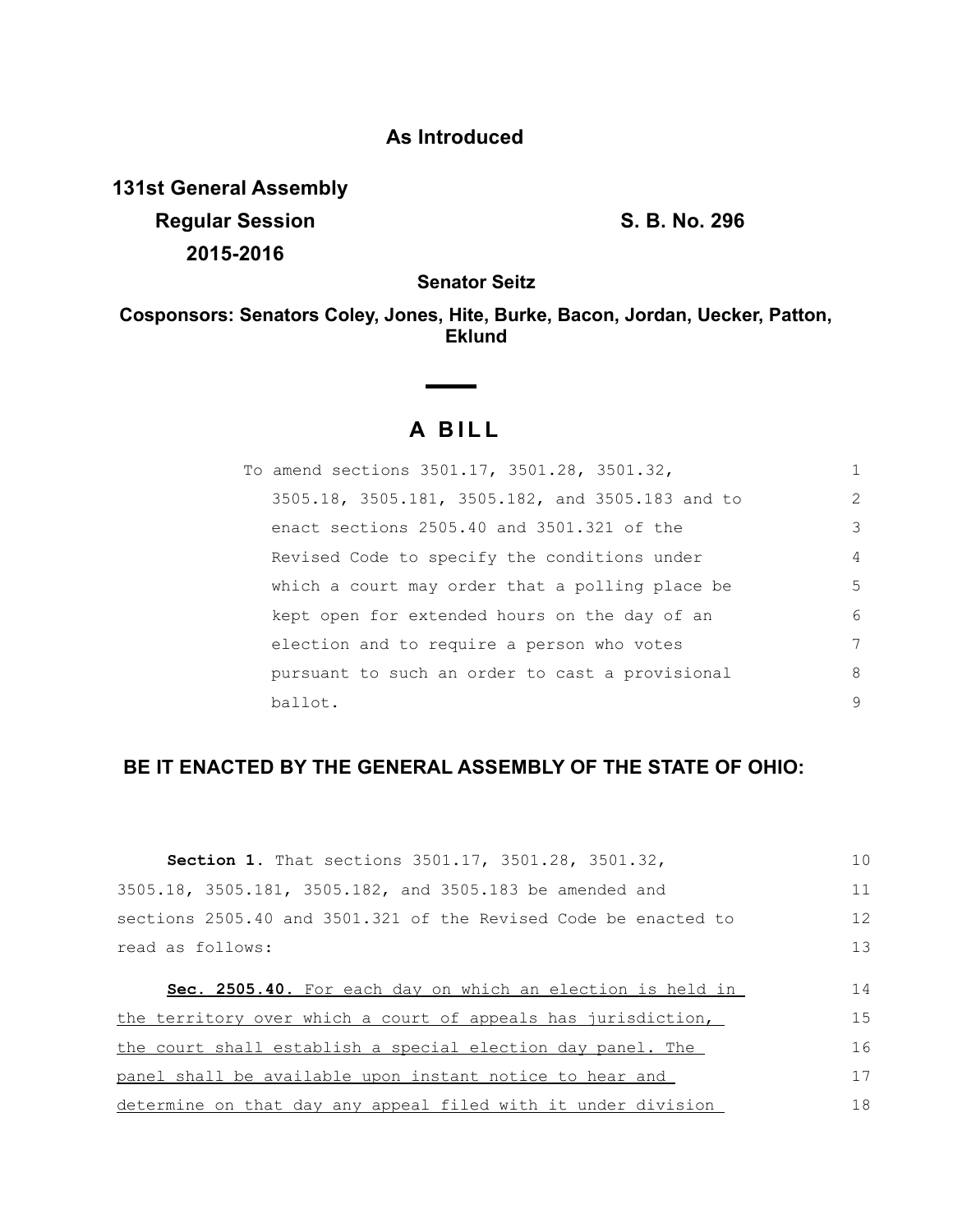#### (C)(1) of section 3501.321 of the Revised Code.

**Sec. 3501.17.** (A) The expenses of the board of elections shall be paid from the county treasury, in pursuance of appropriations by the board of county commissioners, in the same manner as other county expenses are paid. If the board of county commissioners fails to appropriate an amount sufficient to provide for the necessary and proper expenses of the board of elections pertaining to the conduct of elections, the board of elections may apply to the court of common pleas within the county, which shall fix the amount necessary to be appropriated and the amount shall be appropriated. Payments shall be made upon vouchers of the board of elections certified to by its chairperson or acting chairperson and the director or deputy director, upon warrants of the county auditor. 20 21 22 23 24 25 26 27 28 29 30 31 32

The board of elections shall not incur any obligation involving the expenditure of money unless there are moneys sufficient in the funds appropriated therefor to meet the obligation. If the board of elections requests a transfer of funds from one of its appropriation items to another, the board of county commissioners shall adopt a resolution providing for the transfer except as otherwise provided in section 5705.40 of the Revised Code. The expenses of the board of elections shall be apportioned among the county and the various subdivisions as provided in this section, and the amount chargeable to each subdivision shall be paid as provided in division (J) of this section or withheld by the county auditor from the moneys payable thereto at the time of the next tax settlement. At the time of submitting budget estimates in each year, the board of elections shall submit to the taxing authority of each subdivision, upon the request of the subdivision, an estimate of the amount to be paid or withheld from the subdivision during 33 34 35 36 37 38 39 40 41 42 43 44 45 46 47 48 49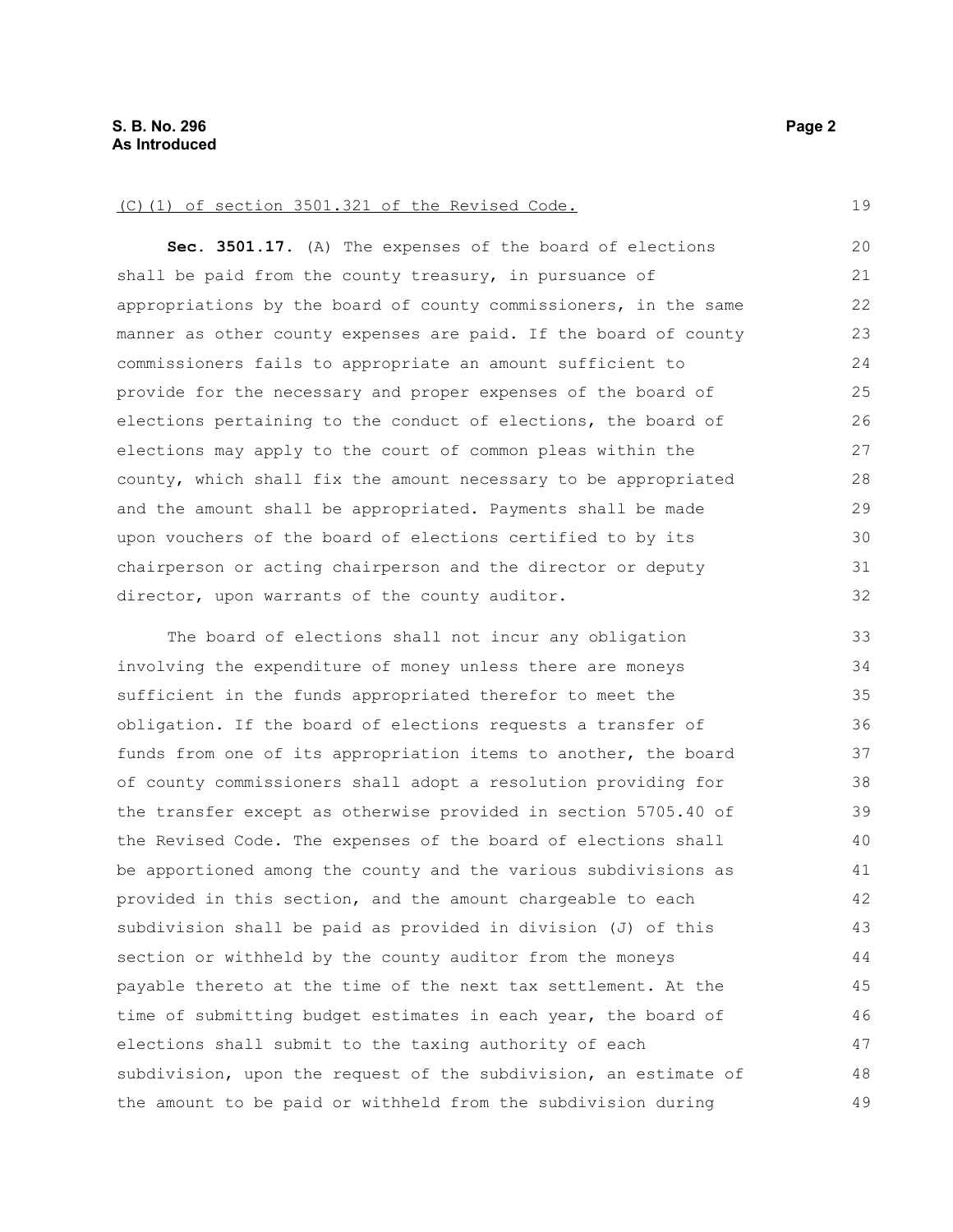the current or next fiscal year.

A board of township trustees may, by resolution, request that the county auditor withhold expenses charged to the township from a specified township fund that is to be credited with revenue at a tax settlement. The resolution shall specify the tax levy ballot issue, the date of the election on the levy issue, and the township fund from which the expenses the board of elections incurs related to that ballot issue shall be withheld. 51 52 53 54 55 56 57 58

(B) Except as otherwise provided in division (F) of this section, the compensation of the members of the board of elections and of the director, deputy director, and regular employees in the board's offices, other than compensation for overtime worked; the expenditures for the rental, furnishing, and equipping of the office of the board and for the necessary office supplies for the use of the board; the expenditures for the acquisition, repair, care, and custody of the polling places, booths, guardrails, and other equipment for polling places; the cost of tally sheets, maps, flags, ballot boxes, and all other permanent records and equipment; the cost of all elections held in and for the state and county; and all other expenses of the board which are not chargeable to a political subdivision in accordance with this section shall be paid in the same manner as other county expenses are paid. 59 60 61 62 63 64 65 66 67 68 69 70 71 72 73

(C) The compensation of precinct election officials and intermittent employees in the board's offices; the cost of renting, moving, heating, and lighting polling places and of placing and removing ballot boxes and other fixtures and equipment thereof, including voting machines, marking devices, and automatic tabulating equipment; the cost of printing and 74 75 76 77 78 79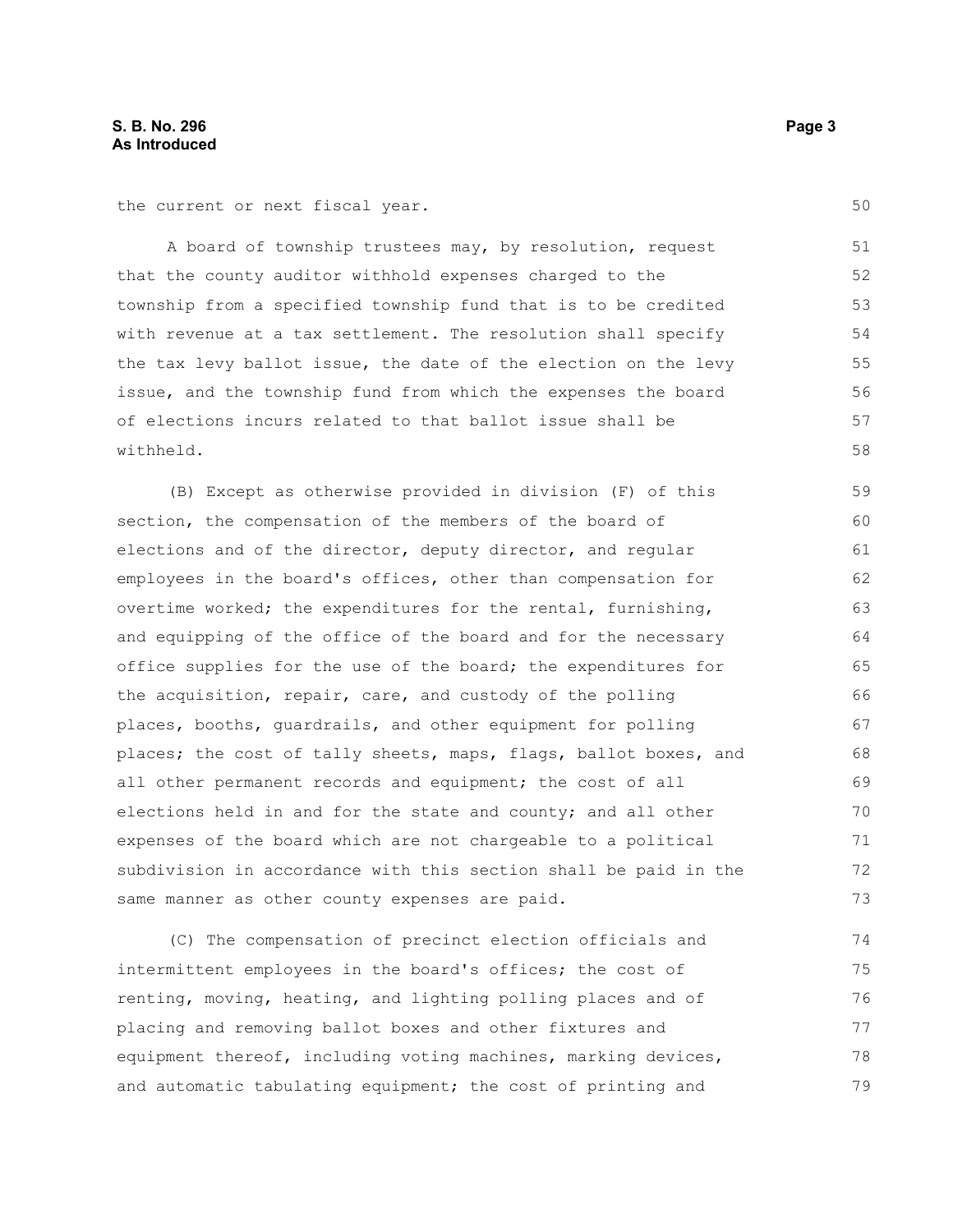### **S. B. No. 296 Page 4 Page 4 Page 4 Page 4 Page 4 Page 4 Page 4 Page 4 As Introduced**

delivering ballots, cards of instructions, registration lists required under section 3503.23 of the Revised Code, and other election supplies, including the supplies required to comply with division (H) of section 3506.01 of the Revised Code; the cost of contractors engaged by the board to prepare, program, test, and operate voting machines, marking devices, and automatic tabulating equipment; and all other expenses of conducting primaries and elections in the odd-numbered years shall be charged to the subdivisions in and for which such primaries or elections are held. The charge for each primary or general election in odd-numbered years for each subdivision shall be determined in the following manner: first, the total cost of all chargeable items used in conducting such elections shall be ascertained; second, the total charge shall be divided by the number of precincts participating in such election, in order to fix the cost per precinct; third, the cost per precinct shall be prorated by the board of elections to the subdivisions conducting elections for the nomination or election of offices in such precinct; fourth, the total cost for each subdivision shall be determined by adding the charges prorated to it in each precinct within the subdivision. 80 81 82 83 84 85 86 87 88 89 90 91 92 93 94 95 96 97 98 99 100

(D) The entire cost of special elections held on a day other than the day of a primary or general election, both in odd-numbered or in even-numbered years, shall be charged to the subdivision. Where a special election is held on the same day as a primary or general election in an even-numbered year, the subdivision submitting the special election shall be charged only for the cost of ballots and advertising. Where a special election is held on the same day as a primary or general election in an odd-numbered year, the subdivision submitting the special election shall be charged for the cost of ballots and 101 102 103 104 105 106 107 108 109 110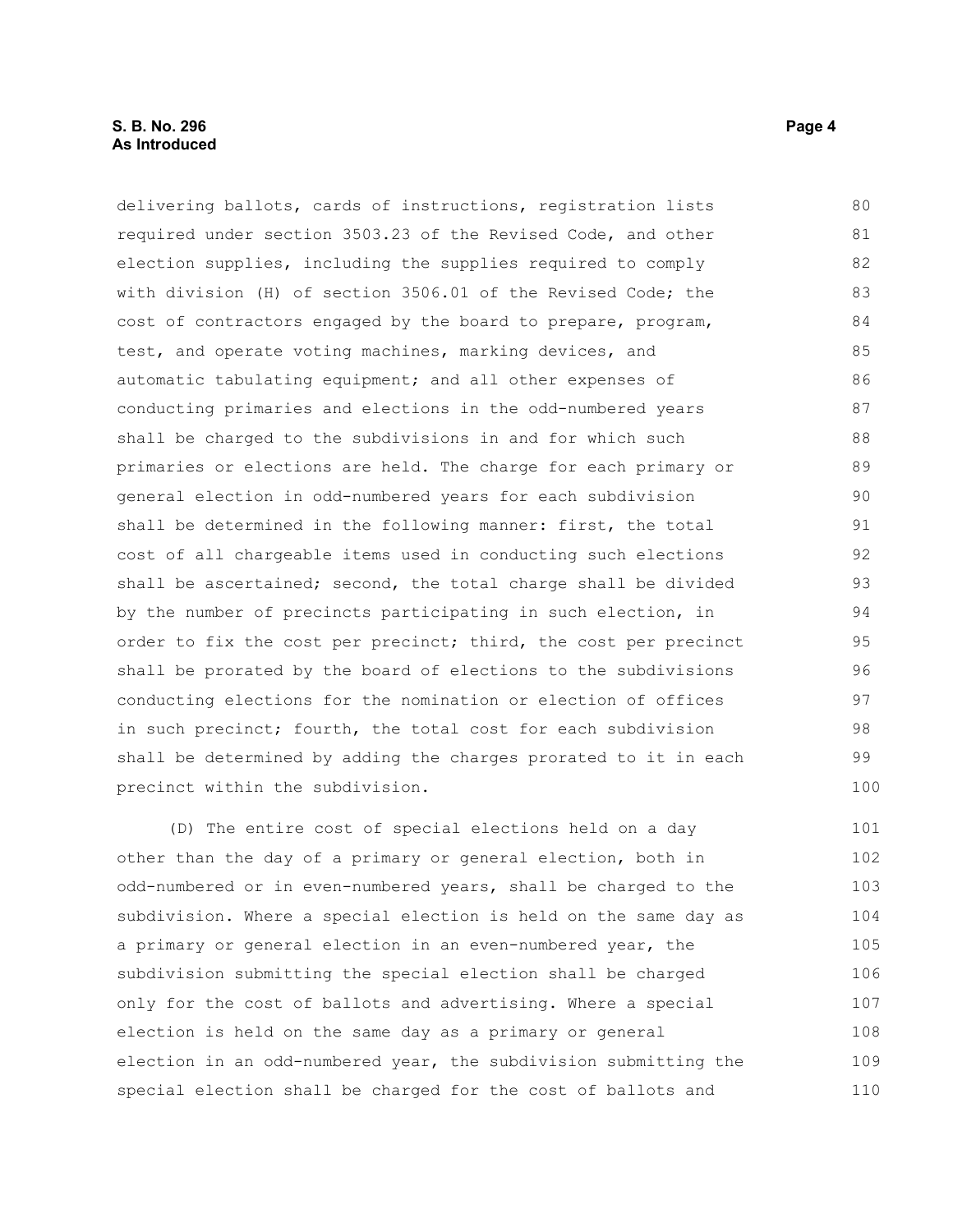### **S. B. No. 296 Page 5 As Introduced**

advertising for such special election, in addition to the charges prorated to such subdivision for the election or nomination of candidates in each precinct within the subdivision, as set forth in the preceding paragraph. 111 112 113 114

(E) Where a special election is held on the day specified by division (E) of section 3501.01 of the Revised Code for the holding of a primary election, for the purpose of submitting to the voters of the state constitutional amendments proposed by the general assembly, and a subdivision conducts a special election on the same day, the entire cost of the special election shall be divided proportionally between the state and the subdivision based upon a ratio determined by the number of issues placed on the ballot by each, except as otherwise provided in division (G) of this section. Such proportional division of cost shall be made only to the extent funds are available for such purpose from amounts appropriated by the general assembly to the secretary of state. If a primary election is also being conducted in the subdivision, the costs shall be apportioned as otherwise provided in this section. 115 116 117 118 119 120 121 122 123 124 125 126 127 128 129

(F) When a precinct is open during a general, primary, or special election solely for the purpose of submitting to the voters a statewide ballot issue, the state shall bear the entire cost of the election in that precinct and shall reimburse the county for all expenses incurred in opening the precinct. 130 131 132 133 134

(G)(1) The state shall bear the entire cost of advertising in newspapers statewide ballot issues, explanations of those issues, and arguments for or against those issues, as required by Section 1g of Article II and Section 1 of Article XVI, Ohio Constitution, and any other section of law. Appropriations made to the controlling board shall be used to reimburse the 135 136 137 138 139 140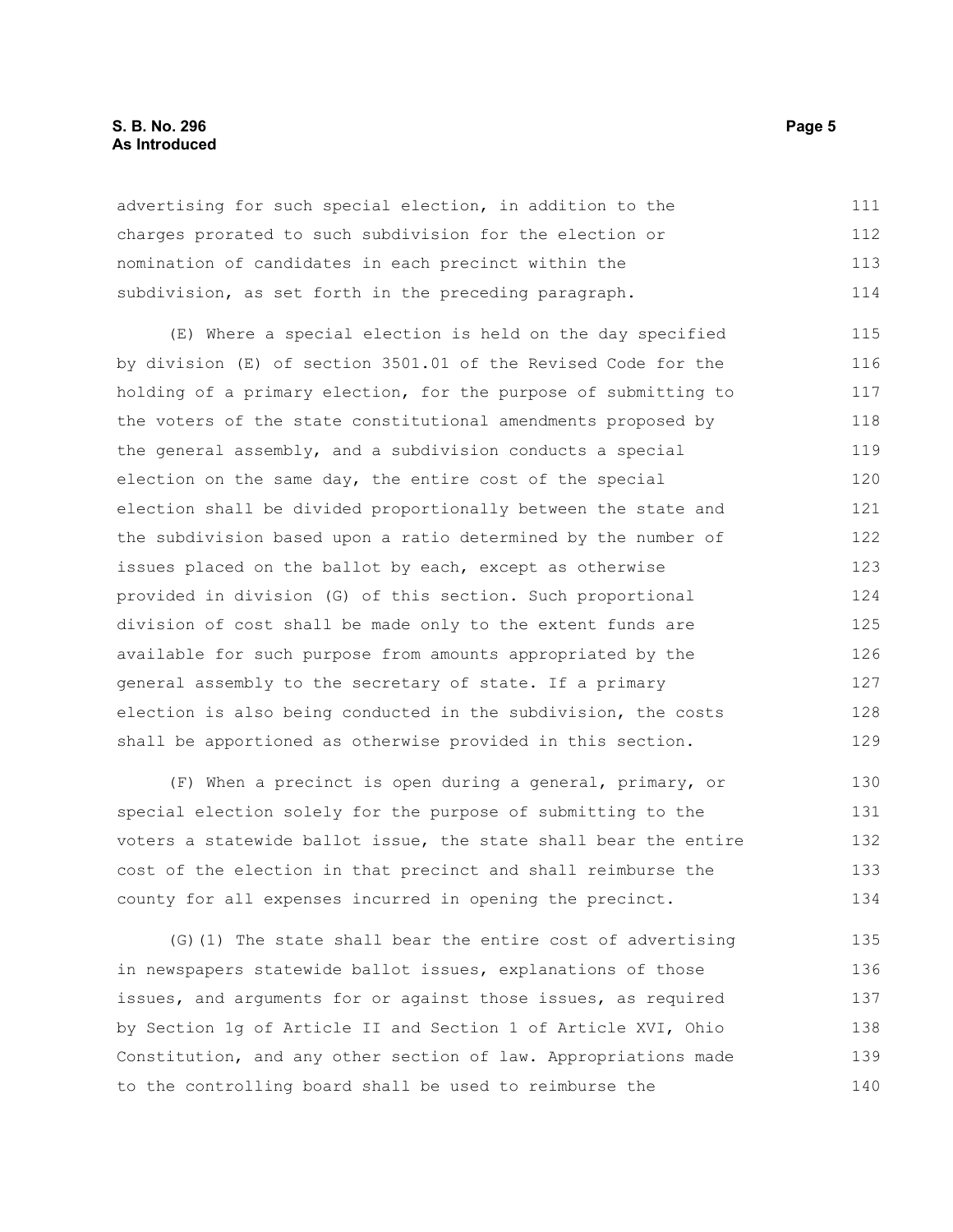secretary of state for all expenses the secretary of state incurs for such advertising under division (G) of section 3505.062 of the Revised Code. 141 142 143

(2) There is hereby created in the state treasury the statewide ballot advertising fund. The fund shall receive transfers approved by the controlling board, and shall be used by the secretary of state to pay the costs of advertising state ballot issues as required under division (G)(1) of this section. Any such transfers may be requested from and approved by the controlling board prior to placing the advertising, in order to facilitate timely provision of the required advertising. 144 145 146 147 148 149 150 151

(H) The cost of renting, heating, and lighting registration places; the cost of the necessary books, forms, and supplies for the conduct of registration; and the cost of printing and posting precinct registration lists shall be charged to the subdivision in which such registration is held. 152 153 154 155 156

(I) At the request of a majority of the members of the board of elections, the board of county commissioners may, by resolution, establish an elections revenue fund. Except as otherwise provided in this division, the purpose of the fund shall be to accumulate revenue withheld by or paid to the county under this section for the payment of any expense related to the duties of the board of elections specified in section 3501.11 of the Revised Code, upon approval of a majority of the members of the board of elections. The fund shall not accumulate any revenue withheld by or paid to the county under this section for the compensation of the members of the board of elections or of the director, deputy director, or other regular employees in the board's offices, other than compensation for overtime worked. 157 158 159 160 161 162 163 164 165 166 167 168 169

Notwithstanding sections 5705.14, 5705.15, and 5705.16 of 170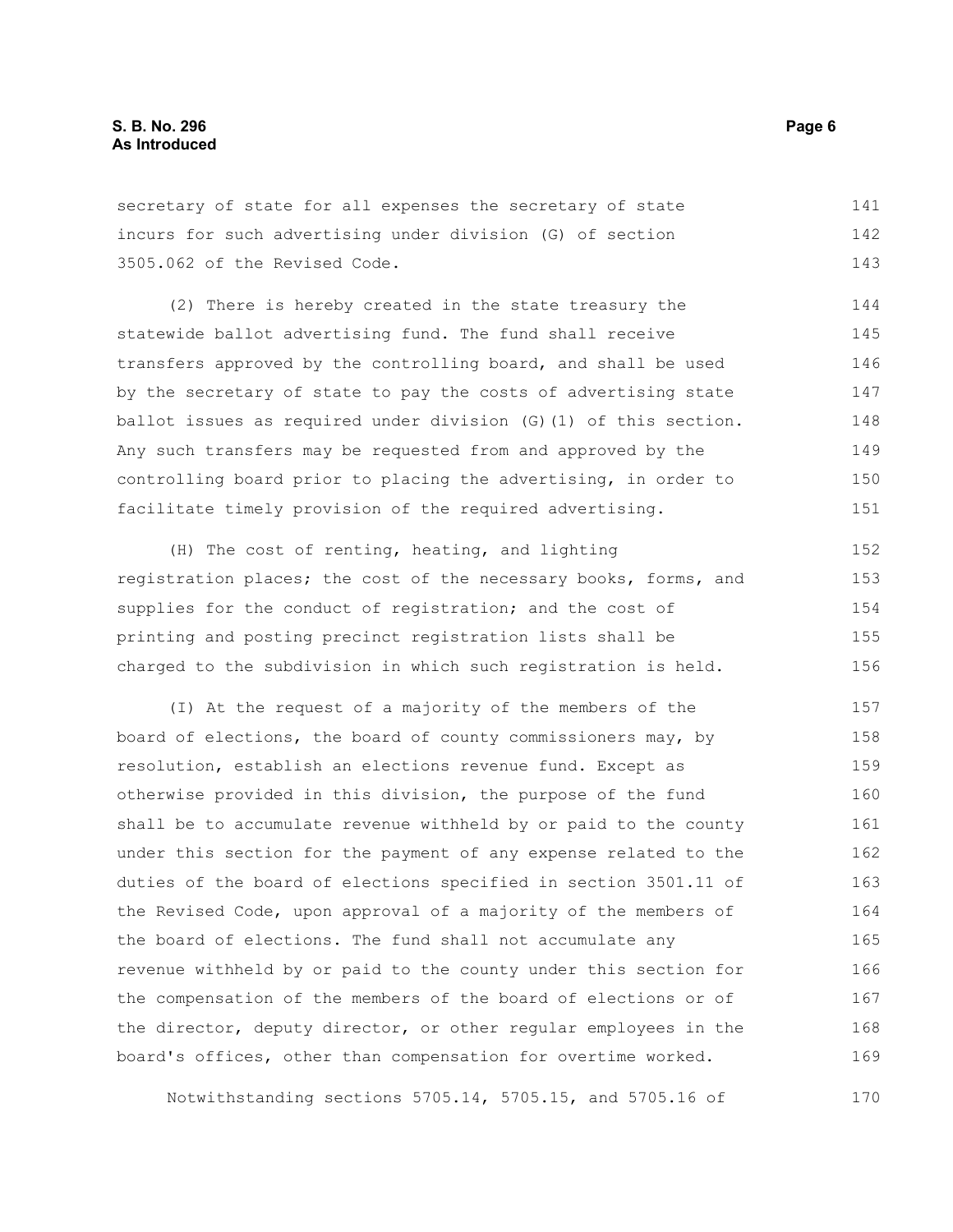the Revised Code, the board of county commissioners may, by resolution, transfer money to the elections revenue fund from any other fund of the political subdivision from which such payments lawfully may be made. Following an affirmative vote of a majority of the members of the board of elections, the board of county commissioners may, by resolution, rescind an elections revenue fund established under this division. If an elections revenue fund is rescinded, money that has accumulated in the fund shall be transferred to the county general fund. 171 172 173 174 175 176 177 178 179

(J)(1) Not less than fifteen business days before the deadline for submitting a question or issue for placement on the ballot at a special election, the board of elections shall prepare and file with the board of county commissioners and the office of the secretary of state the estimated cost, based on the factors enumerated in this section, for preparing for and conducting an election on one question or issue, one nomination for office, or one election to office in each precinct in the county at that special election and shall divide that cost by the number of registered voters in the county.

(2) The board of elections shall provide to a political subdivision seeking to submit a question or issue, a nomination for office, or an election to office for placement on the ballot at a special election with the estimated cost for preparing for and conducting that election, which shall be calculated either by multiplying the number of registered voters in the political subdivision with the cost calculated under division  $(J)$  (1) of this section or by multiplying the cost per precinct with the number or precincts in the political subdivision. A political subdivision submitting a question or issue, a nomination for office, or an election to office for placement on the ballot at that special election shall pay to the county elections revenue 190 191 192 193 194 195 196 197 198 199 200 201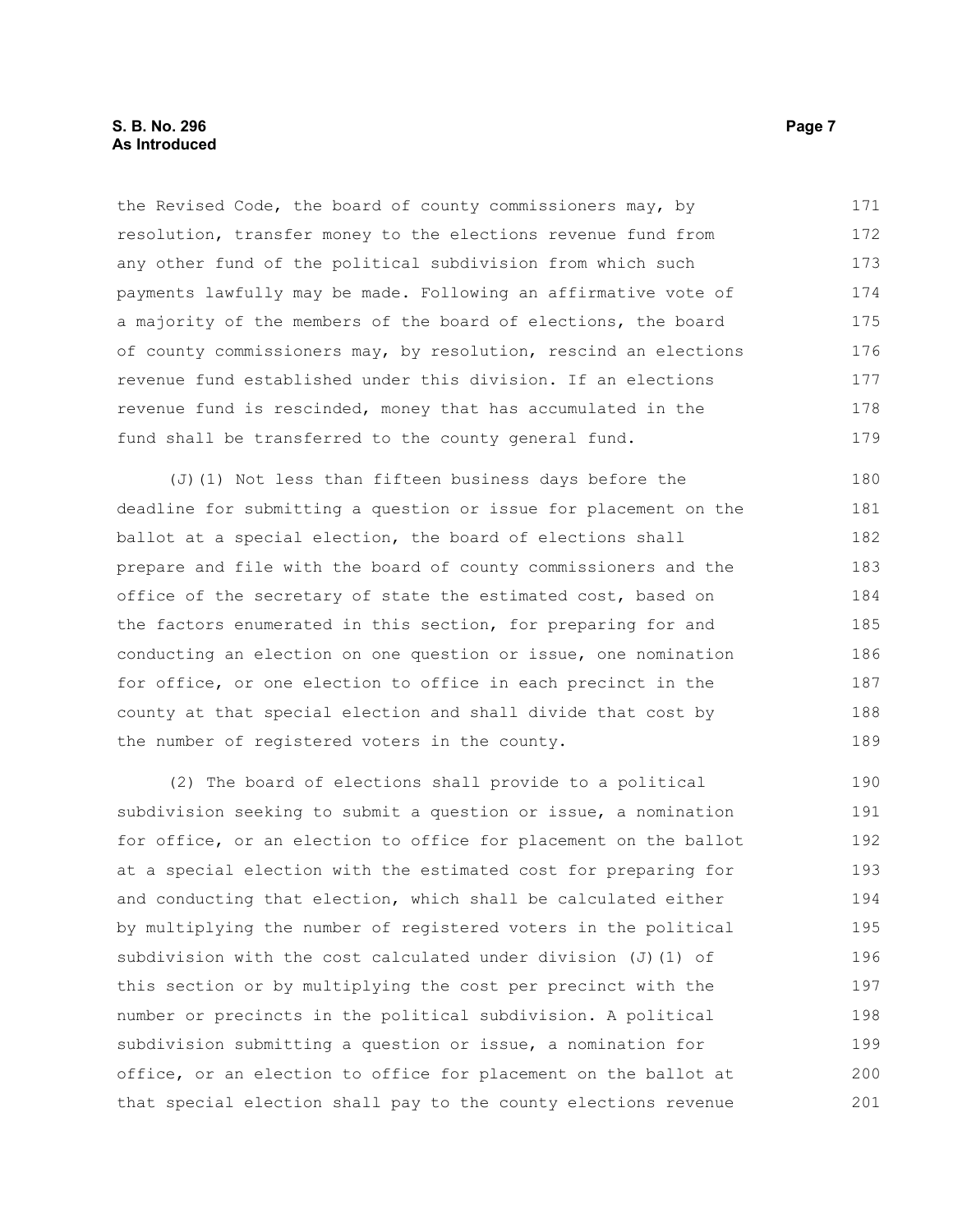### **S. B. No. 296 Page 8 As Introduced**

fund sixty-five per cent of the estimated cost of the election not less than ten business days after the deadline for submitting a question or issue for placement on the ballot for that special election. 202 203 204 205

(3) Not later than sixty days after the date of a special election, the board of elections shall provide to each political subdivision the true and accurate cost for the question or issue, nomination for office, or election to office that the subdivision submitted to the voters on the special election ballots. If the board of elections determines that a subdivision paid less for the cost of preparing and conducting a special election under division (J)(2) of this section than the actual cost calculated under this division, the subdivision shall remit to the county elections revenue fund the difference between the payment made under division (J)(2) of this section and the final cost calculated under this division within thirty days after being notified of the final cost. If the board of elections determines that a subdivision paid more for the cost of preparing and conducting a special election under division (J) (2) of this section than the actual cost calculated under this division, the board of elections promptly shall notify the board of county commissioners of that difference. The board of county commissioners shall remit from the county elections revenue fund to the political subdivision the difference between the payment made under division (J)(2) of this section and the final cost calculated under this division within thirty days after receiving that notification. 206 207 208 209 210 211 212 213 214 215 216 217 218 219 220 221 222 223 224 225 226 227 228

(K) (1) Prior to the day of an election, the board of elections shall prepare and file with the office of the secretary of state an estimate of the hourly cost of keeping a polling place in the county open after the time for the closing 229 230 231 232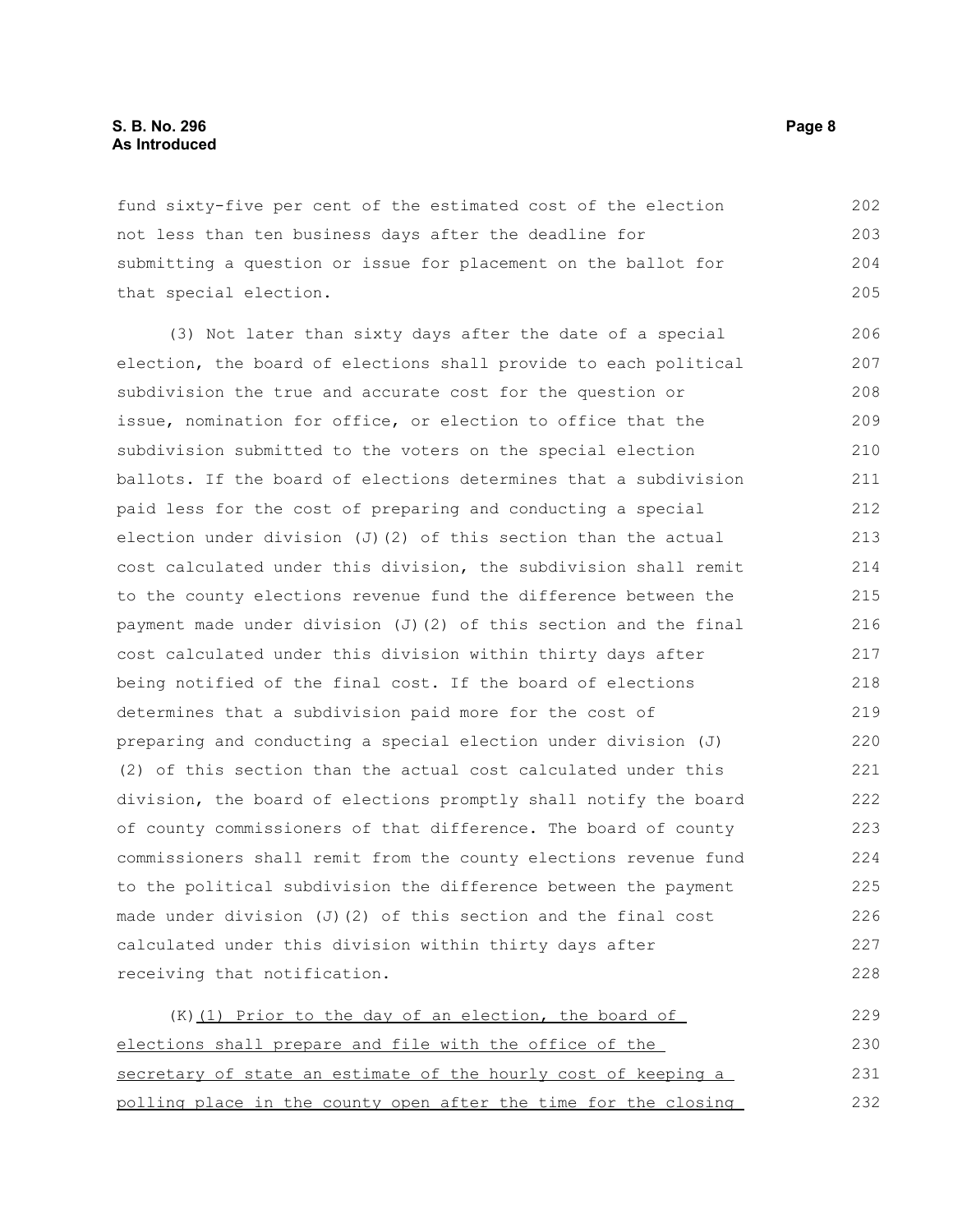| <u>of the polls pursuant to a court order issued under section</u>    | 233 |
|-----------------------------------------------------------------------|-----|
| 3501.321 of the Revised Code. The estimate shall include the          | 234 |
| cost of compensating the precinct election officials who are          | 235 |
| assigned to a polling place at the rate specified in division         | 236 |
| <u>(H) of section 3501.28 of the Revised Code. The secretary of</u>   | 237 |
| state shall make the estimate available on the secretary of           | 238 |
| state's official web site not later than the time for the             | 239 |
| opening of the polls on the day of the election.                      | 240 |
| (2) Upon receiving a payment under division (D) (3) of                | 241 |
| section 3501.321 of the Revised Code to pay the cost of               | 242 |
| complying with a court order issued under that section, the           | 243 |
| board of elections shall calculate the portion paid by the            | 244 |
| state, the county, and each political subdivision, as                 | 245 |
| applicable, of the total cost incurred as a result of keeping         | 246 |
| <u>the relevant polling places open under the terms of the order.</u> | 247 |
| The board then shall refund to the state, the county, and each        | 248 |
| political subdivision the amount it paid toward the total cost.       | 249 |
| If the payment received under division (D) (3) of section             | 250 |
| 3501.321 of the Revised Code is less than the total cost, the         | 251 |
| board shall divide the amount of the payment by the total cost,       | 252 |
| multiply the quotient by the amount the state, the county, and        | 253 |
| each political subdivision paid toward the total cost, and pay        | 254 |
| the resulting amount to the state, the county, and each               | 255 |
| political subdivision, as applicable.                                 | 256 |
| (L) As used in this section:                                          | 257 |
| (1) "Political subdivision" and "subdivision" mean any                | 258 |
| board of county commissioners, board of township trustees,            | 259 |
| legislative authority of a municipal corporation, board of            | 260 |
| education, or any other board, commission, district, or               | 261 |

authority that is empowered to levy taxes or permitted to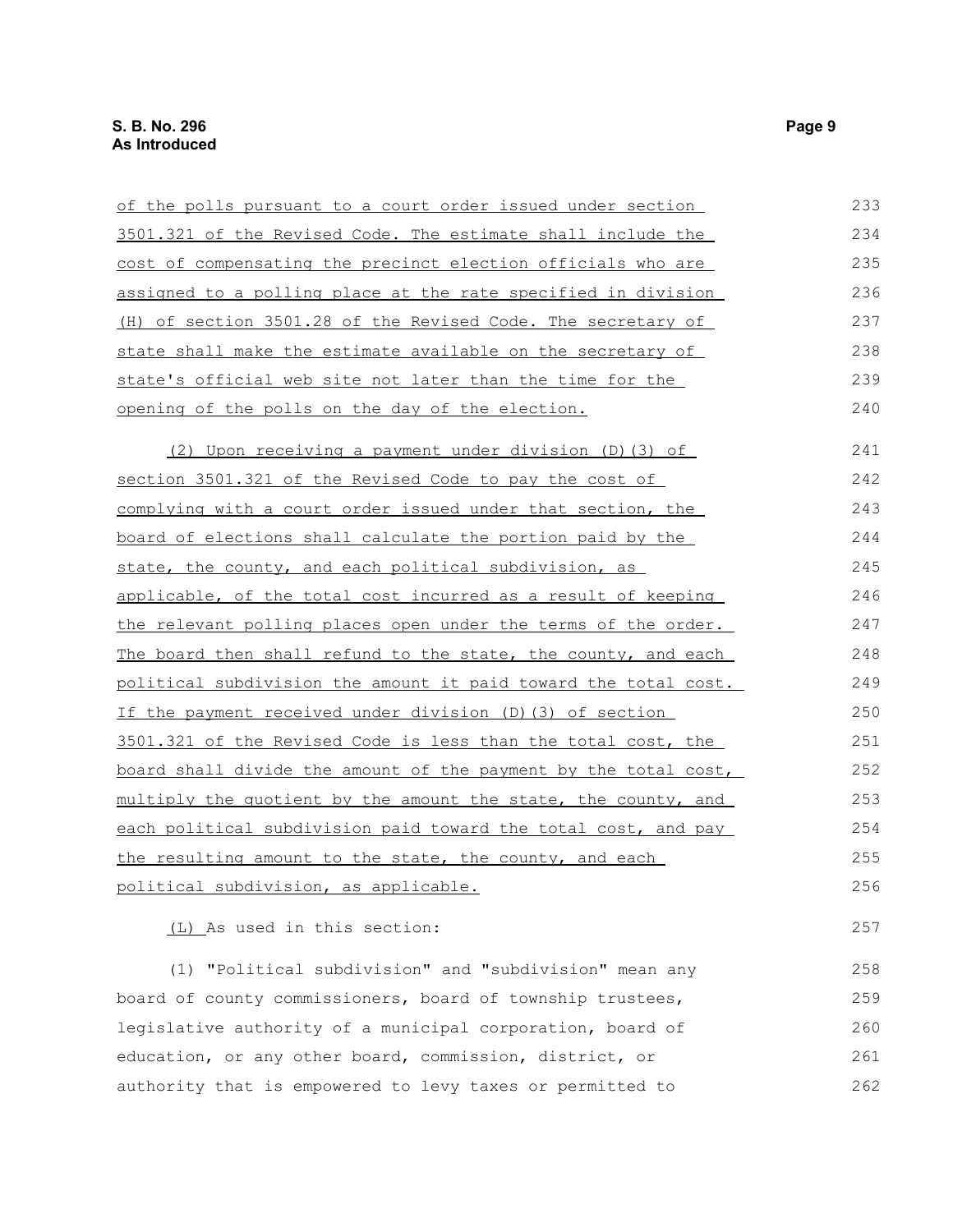(A) of this section; (2) "Statewide ballot issue" means any ballot issue, whether proposed by the general assembly or by initiative or referendum, that is submitted to the voters throughout the state. **Sec. 3501.28.** (A) As used in this section: (1) "Fair Labor Standards Act" or "Act" means the "Fair Labor Standards Act of 1938," 52 Stat. 1062, 29 U.S.C.A. 201, as amended. (2) "Full election day" means the period of time between the opening of the polls and the completion of the procedures contained in section 3501.26 of the Revised Code. (3) "Services" means services at each general, primary, or special election. (B) Beginning Except as otherwise provided in division (H) of this section, beginning with calendar year 2004, each precinct election official in a county shall be paid for the official's services at the same hourly rate, which shall be not less than the minimum hourly rate established by the Fair Labor Standards Act and not more than ninety-five dollars per diem. (C) The secretary of state shall establish, by rule adopted under section 111.15 of the Revised Code, the maximum amount of per diem compensation that may be paid to precinct election officials under this section each time the Fair Labor Standards Act is amended to increase the minimum hourly rate established by the act. Upon learning of such an increase, the 265 266 267 268 269 270 271 272 273 274 275 276 277 278 279 280 281 282 283 284 285 286 287 288 289 290

secretary of state shall determine by what percentage the

receive the proceeds of a tax levy, regardless of whether the entity receives tax settlement moneys as described in division

263 264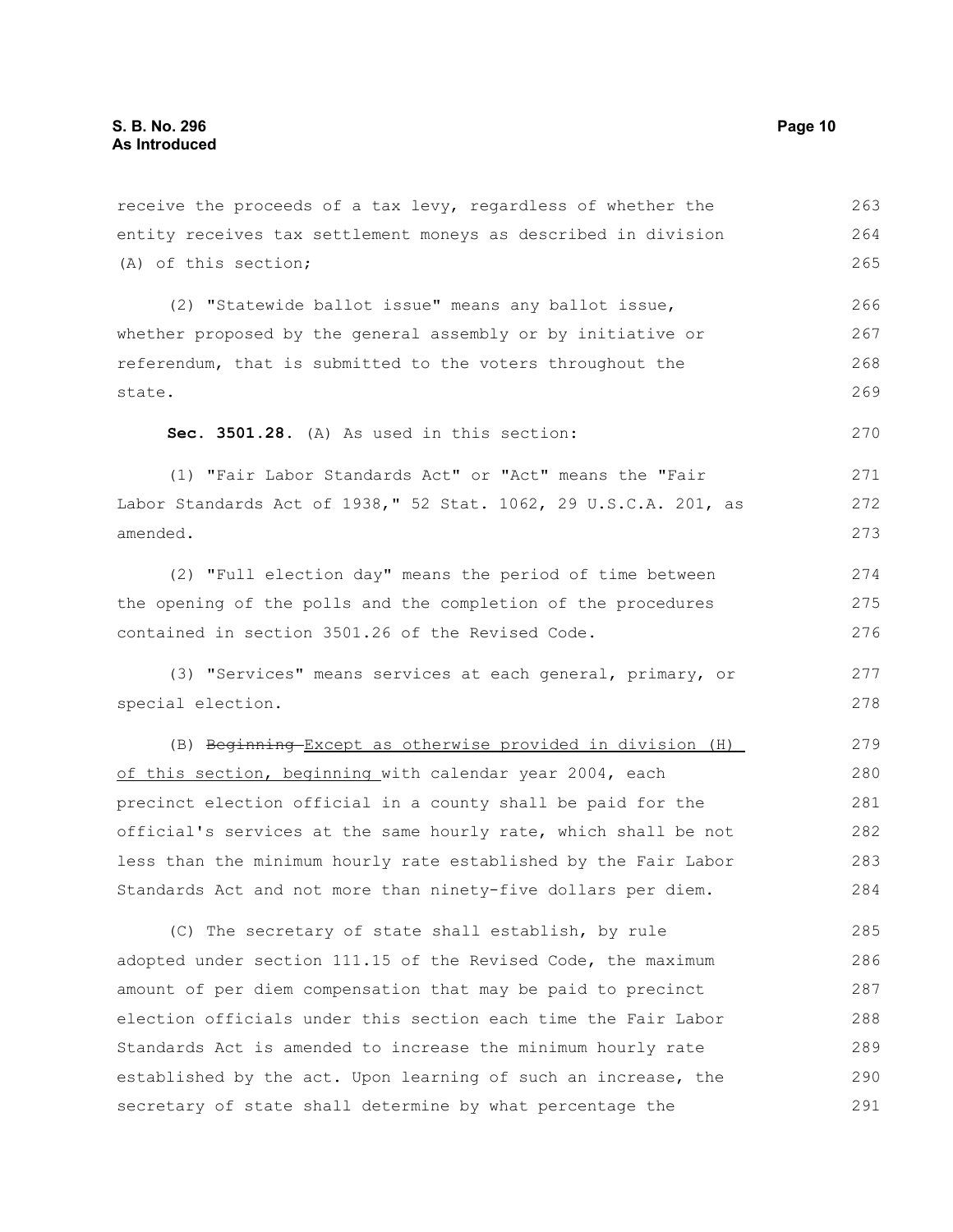### **S. B. No. 296 Page 11 As Introduced**

minimum hourly rate has been increased under the act and establish a new maximum amount of per diem compensation that precinct election officials may be paid under this section that is increased by the same percentage that the minimum hourly rate has been increased under the act. 292 293 294 295 296

(D)(1)(a) No board of elections shall increase the pay of a precinct election official under this section during a calendar year unless the board has given written notice of the proposed increase to the board of county commissioners not later than the first day of October of the preceding calendar year.

(b) Except as otherwise provided in division (D)(2) of this section, a board of elections may increase the pay of a precinct election official during a calendar year by up to, but not exceeding, nine per cent over the compensation paid to a precinct election official in the county where the board is located during the previous calendar year, if the compensation so paid during the previous calendar year was eighty-five dollars or less per diem. 302 303 304 305 306 307 308 309

(c) Except as otherwise provided in division (D)(2) of this section, a board of elections may increase the pay of a precinct election official during a calendar year by up to, but not exceeding, four and one-half per cent over the compensation paid to a precinct election official in the county where the board is located during the previous calendar year, if the compensation so paid during the previous calendar year was more than eighty-five but less than ninety-five dollars per diem. 310 311 312 313 314 315 316 317

(2) The board of county commissioners may review and comment upon a proposed increase and may enter into a written agreement with a board of elections to permit an increase in the compensation paid to precinct election officials for their 318 319 320 321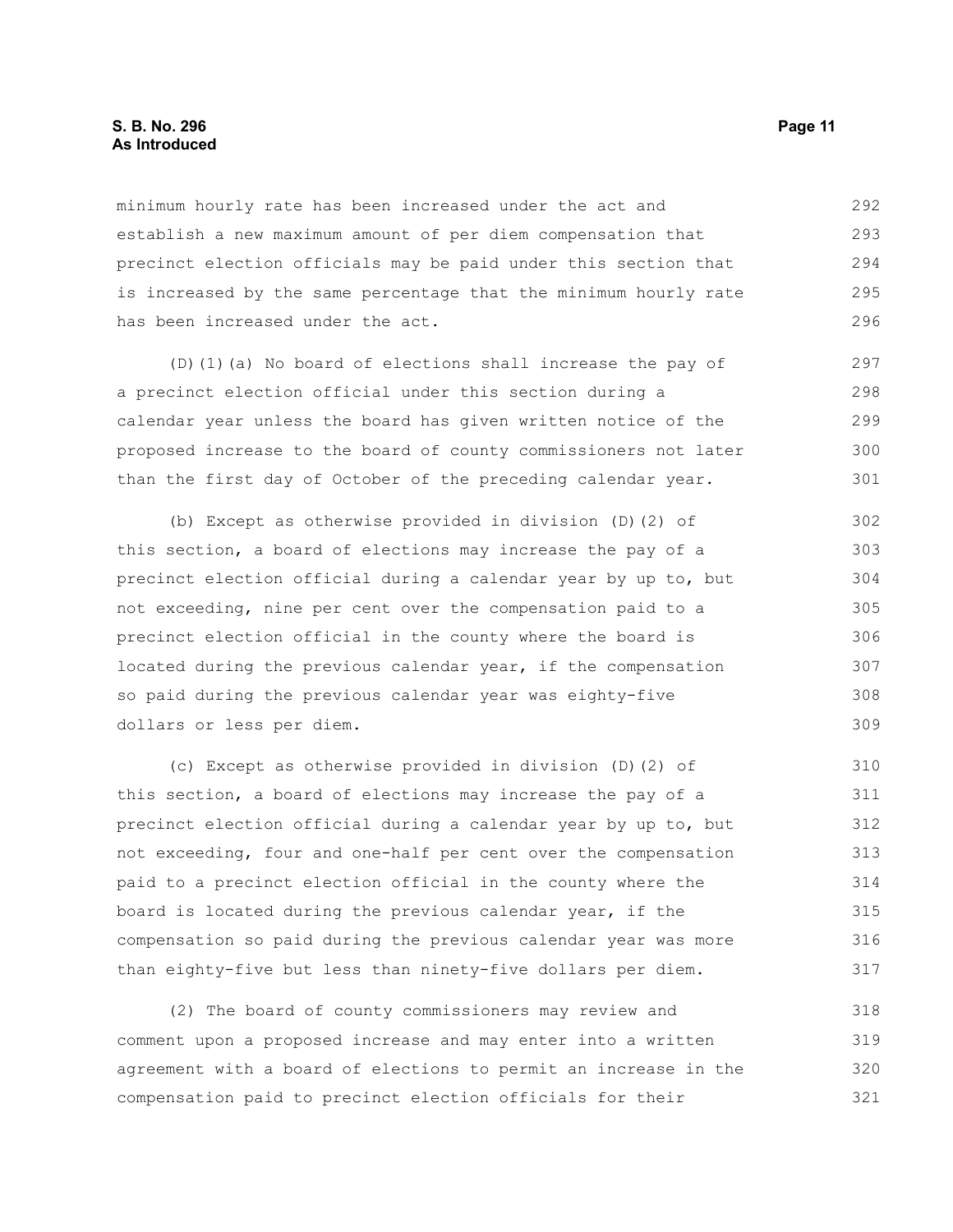services during a calendar year that is greater than the applicable percentage limitation described in division  $(E)$  (1)(b) or (c) of this section. 322 323 324

(E) No Except as otherwise provided in division (H) of this section, no precinct election official who works less than the full election day shall be paid the maximum amount allowed under this section or the maximum amount as set by the board of elections, whichever is less. 325 326 328 329

(F)(1) Except as otherwise provided in divisions (F)(4) to (6) of this section, any employee of the state or of any political subdivision of the state may serve as a precinct election official on the day of an election without loss of the employee's regular compensation for that day as follows: 330 331 332 333 334

(a) For employees of a county office, department, commission, board, or other entity, or of a court of common pleas, county court, or county-operated municipal court, as defined in section 1901.03 of the Revised Code, the employee's appointing authority may permit leave with pay for this service in accordance with a resolution setting forth the terms and conditions for that leave passed by the board of county commissioners. 335 336 337 338 339 340 341 342

(b) For all other employees of a political subdivision of the state, leave with pay for this service shall be subject to the terms and conditions set forth in an ordinance or a resolution passed by the legislative authority of the applicable political subdivision. 343 344 345 346 347

(c) For state employees, leave with pay for this service shall be subject to the terms and conditions set forth by the head of the state agency, as defined in section 1.60 of the 348 349 350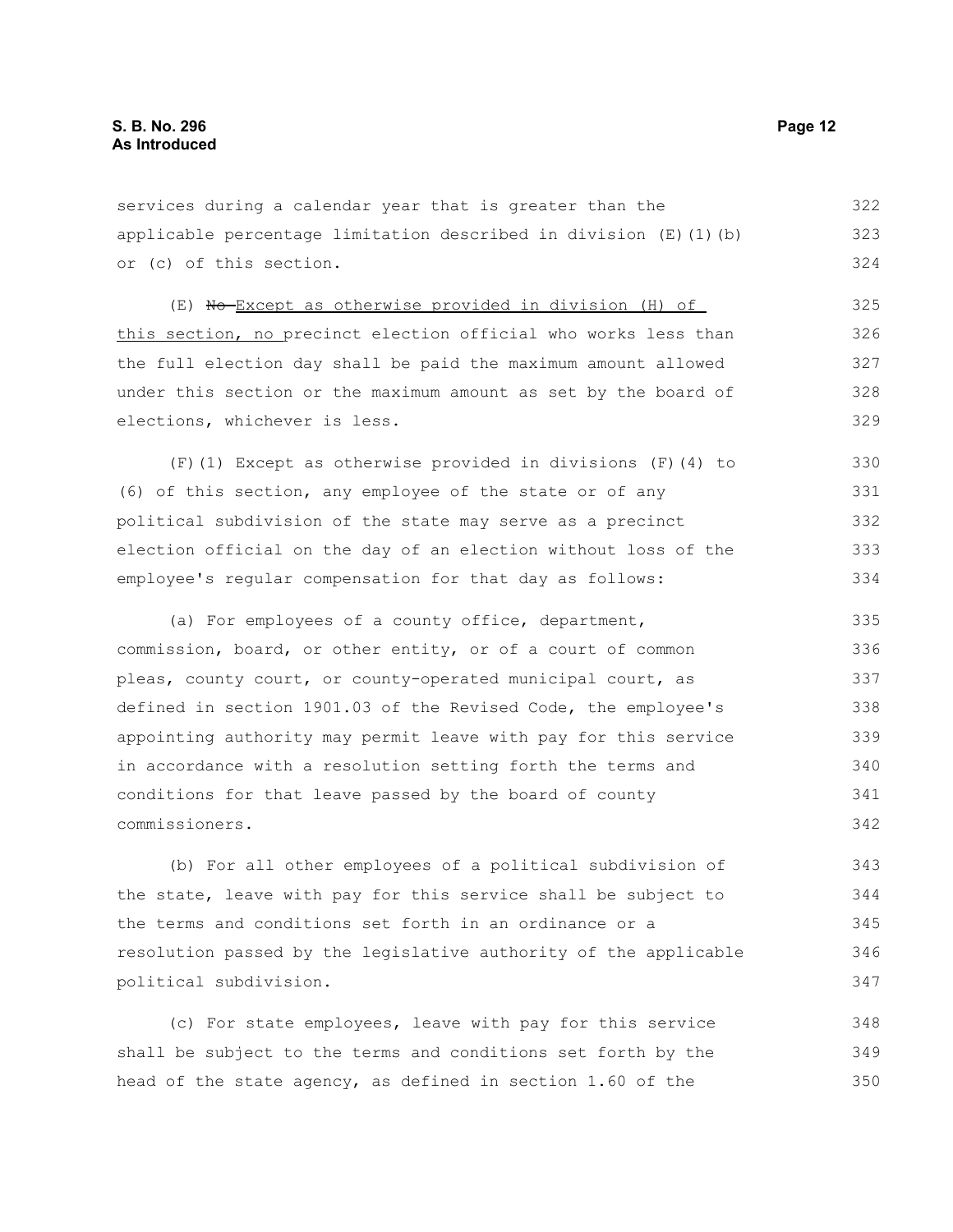Revised Code, by which the person is employed. (2) Any terms and conditions set forth by a board of county commissioners, legislative authority of a political subdivision, or head of a state agency under division (G)(1) of this section shall include a standard procedure for deciding which employees are permitted to receive leave with pay if multiple employees of an entity or court described in division (G)(1)(a) of this section, of an entity of a political subdivision described in division (G)(1)(b) of this section, or of a state agency as defined in section 1.60 of the Revised Code apply to serve as a precinct election official on the day of an election. This procedure shall be applied uniformly to all similarly situated employees. (3) Any employee who is eligible for leave with pay under division (G)(1) of this section shall receive, in addition to the employee's regular compensation, the compensation paid to the precinct election official under division (B) or (C) of this section. (4) Division (F)(1) of this section does not apply to either of the following: (a) Election officials; (b) Public school teachers. (5) Nothing in division (F)(1) of this section supersedes or negates any provision of a collective bargaining agreement in effect under Chapter 4117. of the Revised Code. (6) If a board of county commissioners, legislative authority of a political subdivision, or head of a state agency fails to set forth any terms and conditions under division (F) 351 352 353 354 355 356 357 358 359 360 361 362 363 364 365 366 367 368 369 370 371 372 373 374 375 376 377 378

(1) of this section, an employee of an entity or court described 379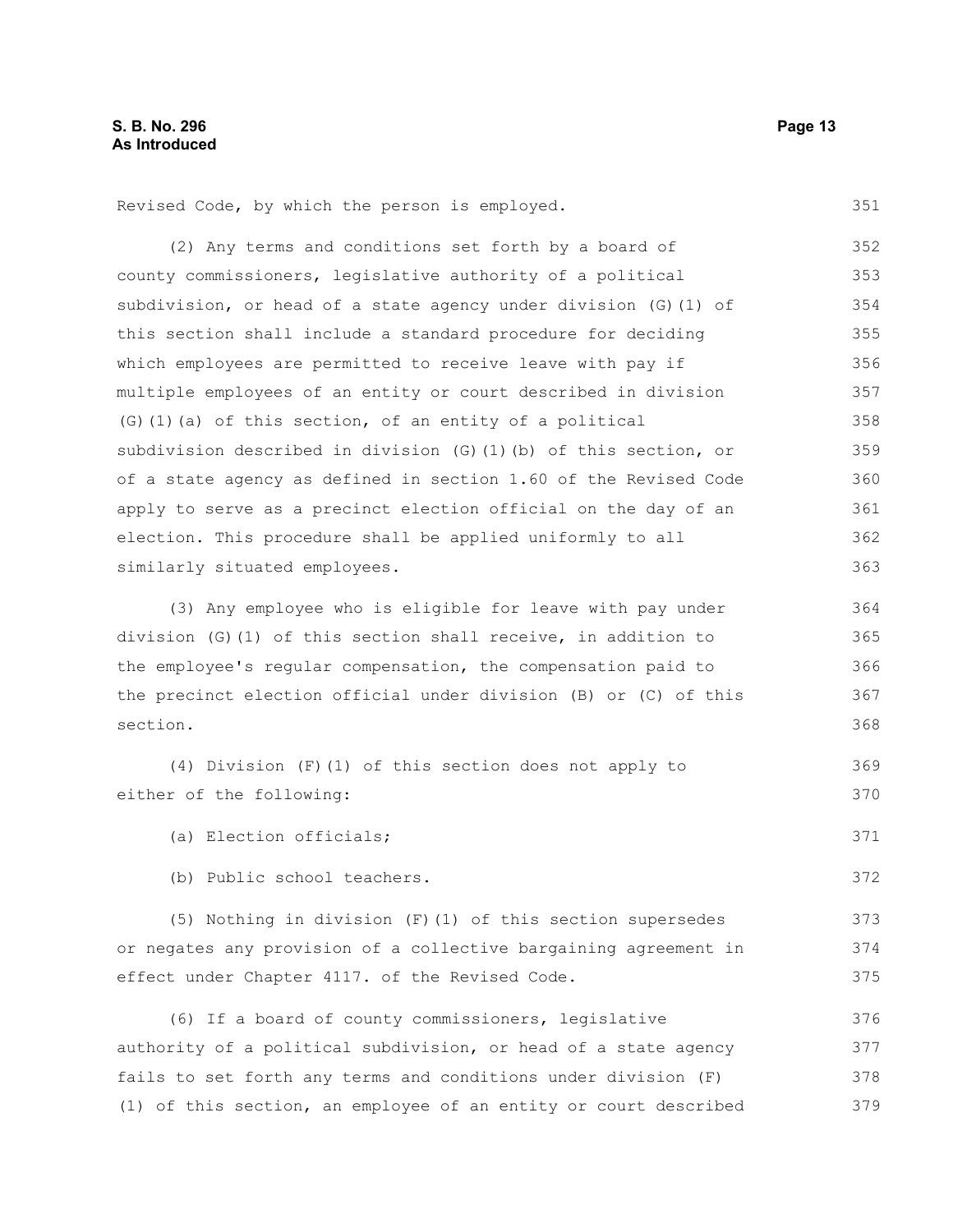### **S. B. No. 296 Page 14 As Introduced**

in division (F)(1)(a) of this section, of an entity of a political subdivision described in division (F)(1)(b) of this section, or of a state agency as defined in section 1.60 of the Revised Code may use personal leave, vacation leave, or compensatory time, or take unpaid leave, to serve as a precinct election official on the day of an election. 380 381 382 383 384 385

(G) The board of elections may withhold the compensation of any precinct election official for failure to obey the instructions of the board or to comply with the law relating to the duties of a precinct election official. Any payment a precinct election official is entitled to receive under section 3501.36 of the Revised Code is in addition to the compensation the official is entitled to receive under this section. 386 387 388 389 390 391 392

 (H)(1) A precinct election official who works in a polling place after the time for the closing of the polls, as specified in section 3501.32 of the Revised Code, as a result of a court order to keep the polling place open after that time shall be compensated at a rate of twenty-two dollars and fifty cents per hour for the period worked as a result of the court order. 393 394 395 396 397 398

(2) Beginning with the year 2017, in January of each year, the secretary of state shall adjust the compensation rate specified in division (H)(1) of this section according to the percentage change in the Consumer Price Index over the previous calendar year and shall publish that rate on the secretary of state's official web site. As used in this division, "Consumer Price Index" means the Consumer Price Index for All Urban Consumers or its successive equivalent, as determined by the United States department of labor, bureau of labor statistics, or its successor in responsibility, for all items, Series A. 399 400 401 402 403 404 405 406 407 408

**Sec. 3501.32.** (A) Except as otherwise provided in division 409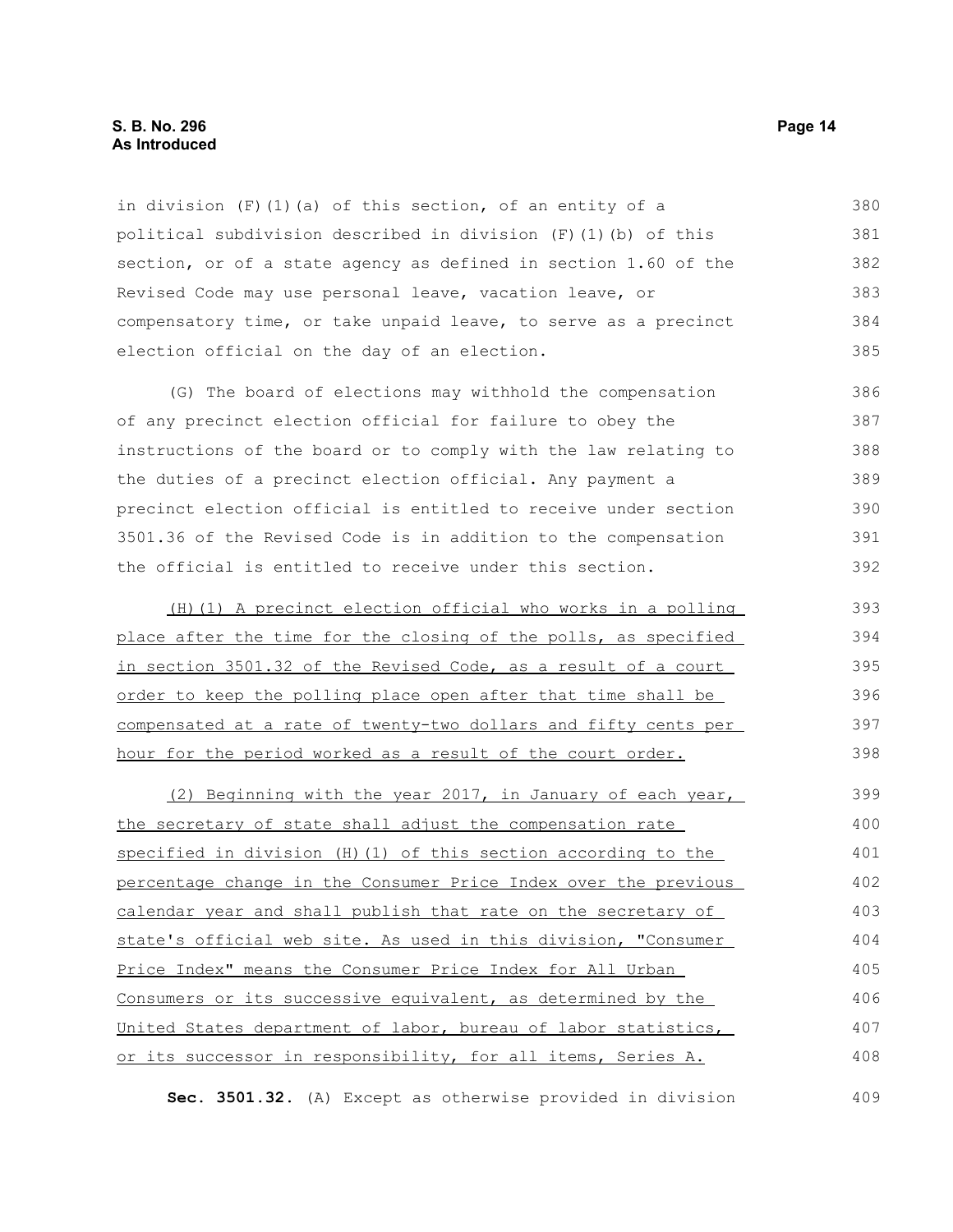### **S. B. No. 296 Page 15 As Introduced**

| (B) of this section_and in section 3501.321 of the Revised Code, | 410 |
|------------------------------------------------------------------|-----|
| on the day of the election the polls shall be opened by          | 411 |
| proclamation by the voting location manager, or in the manager's | 412 |
| absence by a voting location manager chosen by the precinct      | 413 |
| election officials, at six-thirty a.m. and shall be closed by    | 414 |
| proclamation at seven-thirty p.m. unless there are voters        | 415 |
| waiting in line to cast their ballots, in which case the polls   | 416 |
| shall be kept open until such waiting voters have voted.         | 417 |
| (B) On the day of the election, any polling place located        | 418 |
| on an island not connected to the mainland by a highway or a     | 419 |
| bridge may close earlier than seven-thirty p.m. if all           | 420 |
| registered voters in the precinct have voted. When a polling     | 421 |
| place closes under division (B) of this section the voting       | 422 |
| location manager shall immediately notify the board of elections | 423 |
| of the closing.                                                  | 424 |
| Sec. 3501.321. (A) (1) A person who seeks an order that one      | 425 |
| or more polling places in a county remain open past the time for | 426 |
| the closing of the polls, as specified in section 3501.32 of the | 427 |
| Revised Code, shall file a petition in the court of common pleas | 428 |
| of that county. Upon filing the petition, the petitioner shall   | 429 |
|                                                                  | 430 |
| serve notice of the petition upon the secretary of state and the |     |
| attorney general. Except as otherwise provided in division (A)   | 431 |
| (2) of this section, the petitioner also shall post with the     | 432 |
| clerk of the court a cash bond in an amount equal to the cost of | 433 |
| keeping the relevant polling places open for the requested       | 434 |
| period of time, as estimated by the board of elections in        | 435 |
| accordance with division (K) (1) of section 3501.17 of the       | 436 |
| Revised Code.                                                    | 437 |
| (2) If the court determines that the petitioner is               | 438 |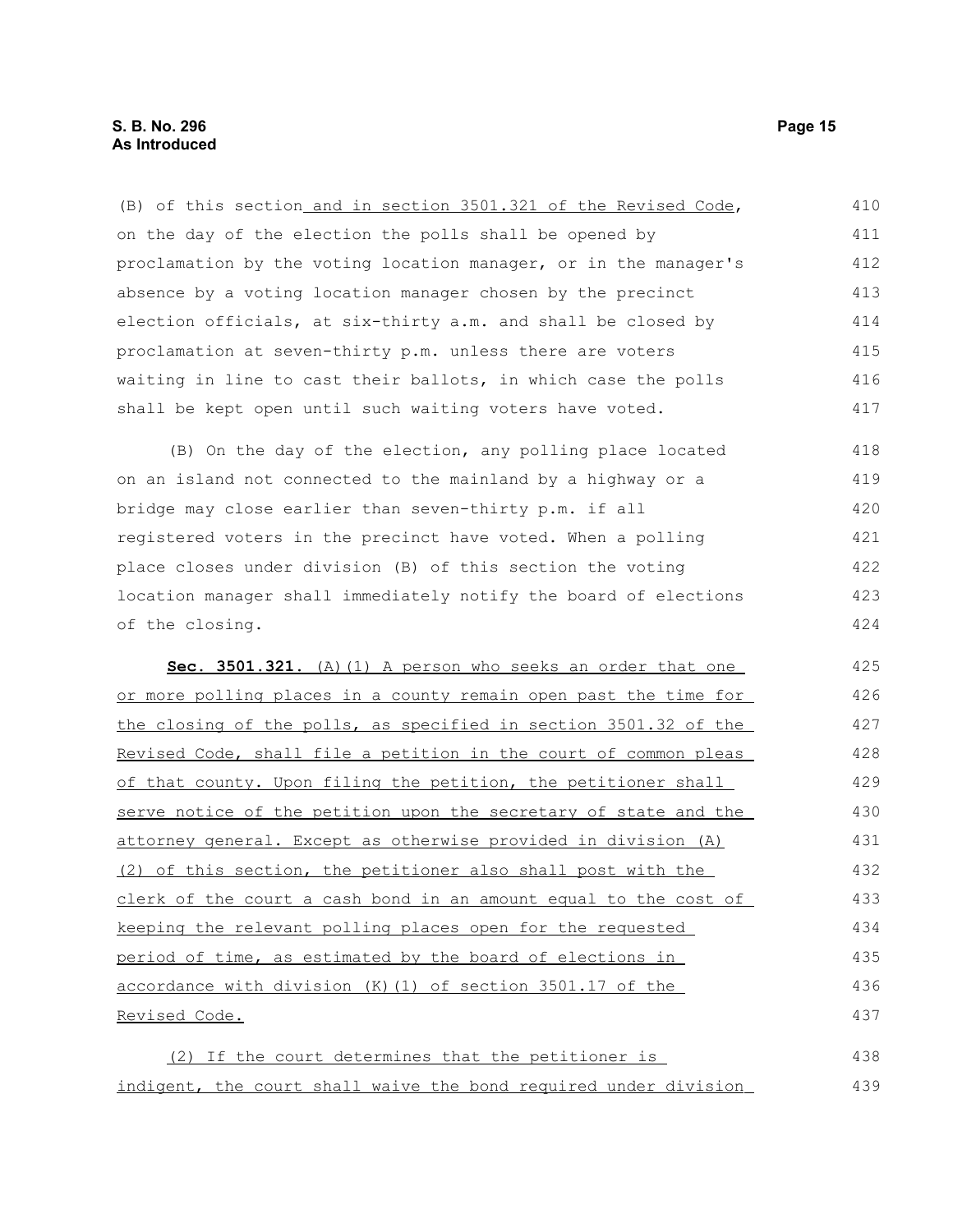| (A) (1) of this section.                                         | 440 |
|------------------------------------------------------------------|-----|
| (B) (1) Upon the filing of a petition under division (A) of      | 441 |
| this section, the court may issue the order only if all of the   | 442 |
| following are true:                                              | 443 |
| (a) The petitioner has complied with division (A) of this        | 444 |
| section.                                                         | 445 |
| (b) The court has afforded the secretary of state or the         | 446 |
| secretary of state's designee and the attorney general or the    | 447 |
| attorney general's designee an opportunity to be heard in the    | 448 |
| case.                                                            | 449 |
| (c) The petitioner has proved by clear and convincing            | 450 |
| evidence that no prospect of a fair election exists in the       | 451 |
| absence of the order.                                            | 452 |
| (d) The court's decision is based solely on testimonial          | 453 |
| evidence submitted under oath or affirmation and on physical     | 454 |
| evidence, if physical evidence has been submitted to the court.  | 455 |
| The court shall not consider evidence gathered from a media      | 456 |
| report that is not submitted under oath or affirmation and shall | 457 |
| not consider hearsay, as defined under the Rules of Evidence.    | 458 |
| $(2)$ If the court waived the bond under division $(A)$ $(2)$ of | 459 |
| this section and the court orders that one or more polling       | 460 |
| places remain open past the time for the closing of the polls,   | 461 |
| the order shall permit the petitioner or petitioners personally  | 462 |
| to vote in the election after the time for the closing of the    | 463 |
| polls but shall not permit any person who is not a petitioner in | 464 |
| the case to vote in the election after the time for the closing  | 465 |
| of the polls.                                                    | 466 |
| $(C)$ (1) If a court of common pleas issues an order granting    | 467 |

(C)(1) If a court of common pleas issues an order granting a petition filed under division (A) of this section, that order  $6^{\circ}$ 468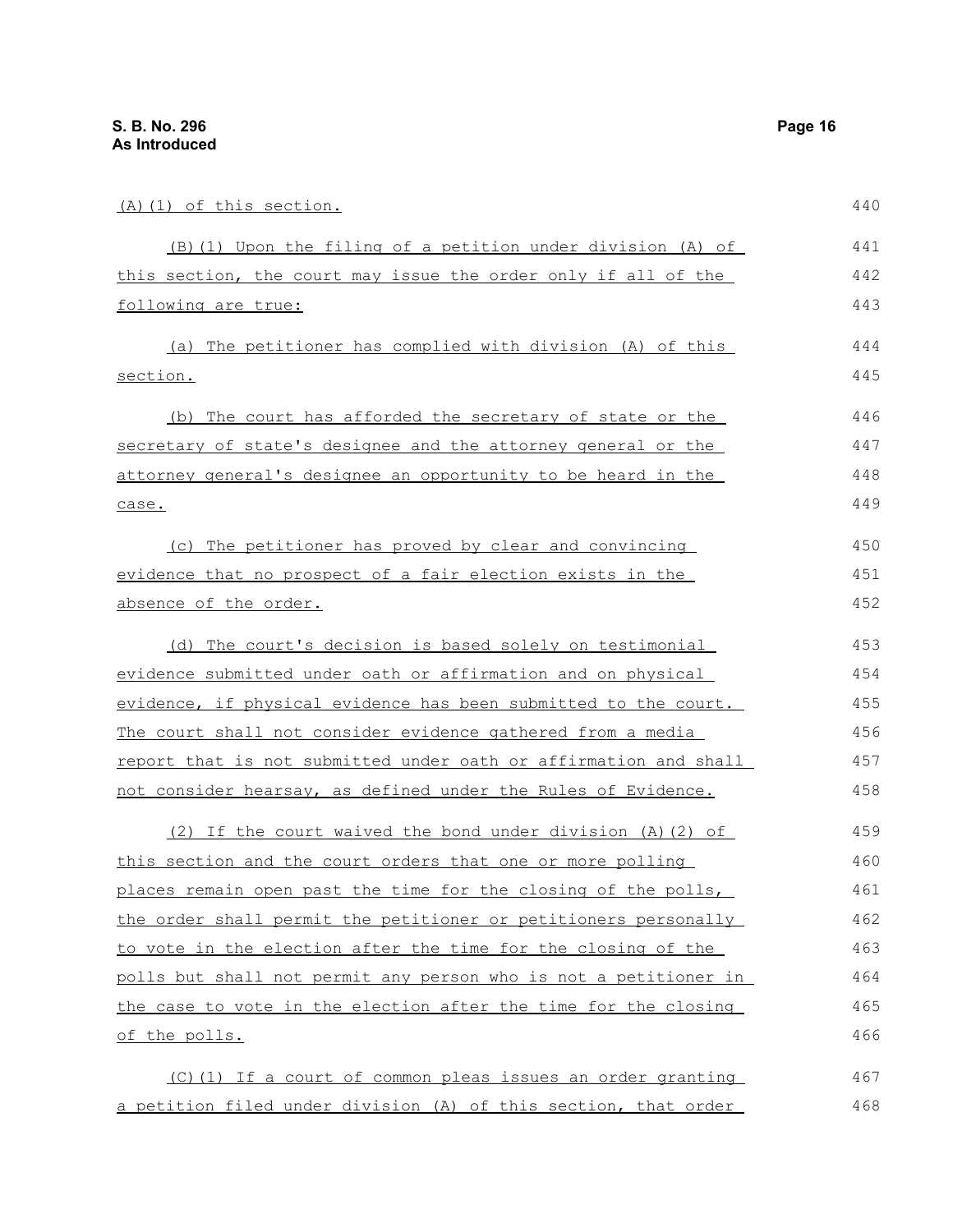| is subject to immediate appeal to the special election day panel  | 469 |
|-------------------------------------------------------------------|-----|
| of the court of appeals of the district in which the court of     | 470 |
| common pleas is located. If such an appeal is filed, the order    | 471 |
| shall be stayed pending the decision of the panel. The panel      | 472 |
| shall decide the appeal immediately, without briefing, based on   | 473 |
| oral arguments and on the evidence submitted to the court of      | 474 |
| common pleas. The decision of the panel shall be subject to       | 475 |
| appeal in the same manner as any other decision of the court.     | 476 |
| (2) If a court of common pleas issues an order denying a          | 477 |
| petition filed under division (A) of this section, that order is  | 478 |
| not subject to immediate appeal to the special election day       | 479 |
| panel of the court of appeals, but is subject to appeal in the    | 480 |
| same manner as any other decision of the court.                   | 481 |
| (D) (1) If a petition filed under this section does not           | 482 |
| result in one or more polling places remaining open past the      | 483 |
| <u>time for the closing of the polls, as specified in section</u> | 484 |
| 3501.32 of the Revised Code, the court of common pleas shall      | 485 |
| order the clerk to return any bond posted under division (A) (1)  | 486 |
| of this section to the petitioner.                                | 487 |
| (2) If one or more polling places remain open past the            | 488 |
| time for the closing of the polls, as specified in section        | 489 |
| 3501.32 of the Revised Code, as a result of a court order and a   | 490 |
| court of competent jurisdiction does not subsequently enter an    | 491 |
| unappealed final order that the ballots cast during that time     | 492 |
| are not eligible to be counted, the court of common pleas shall   | 493 |
| order the clerk to return any bond posted under division (A) (1)  | 494 |
| of this section to the petitioner.                                | 495 |
| (3) If one or more polling places remain open past the            | 496 |
| time for the closing of the polls, as specified in section        | 497 |
| 3501.32 of the Revised Code, as a result of a court order, a      | 498 |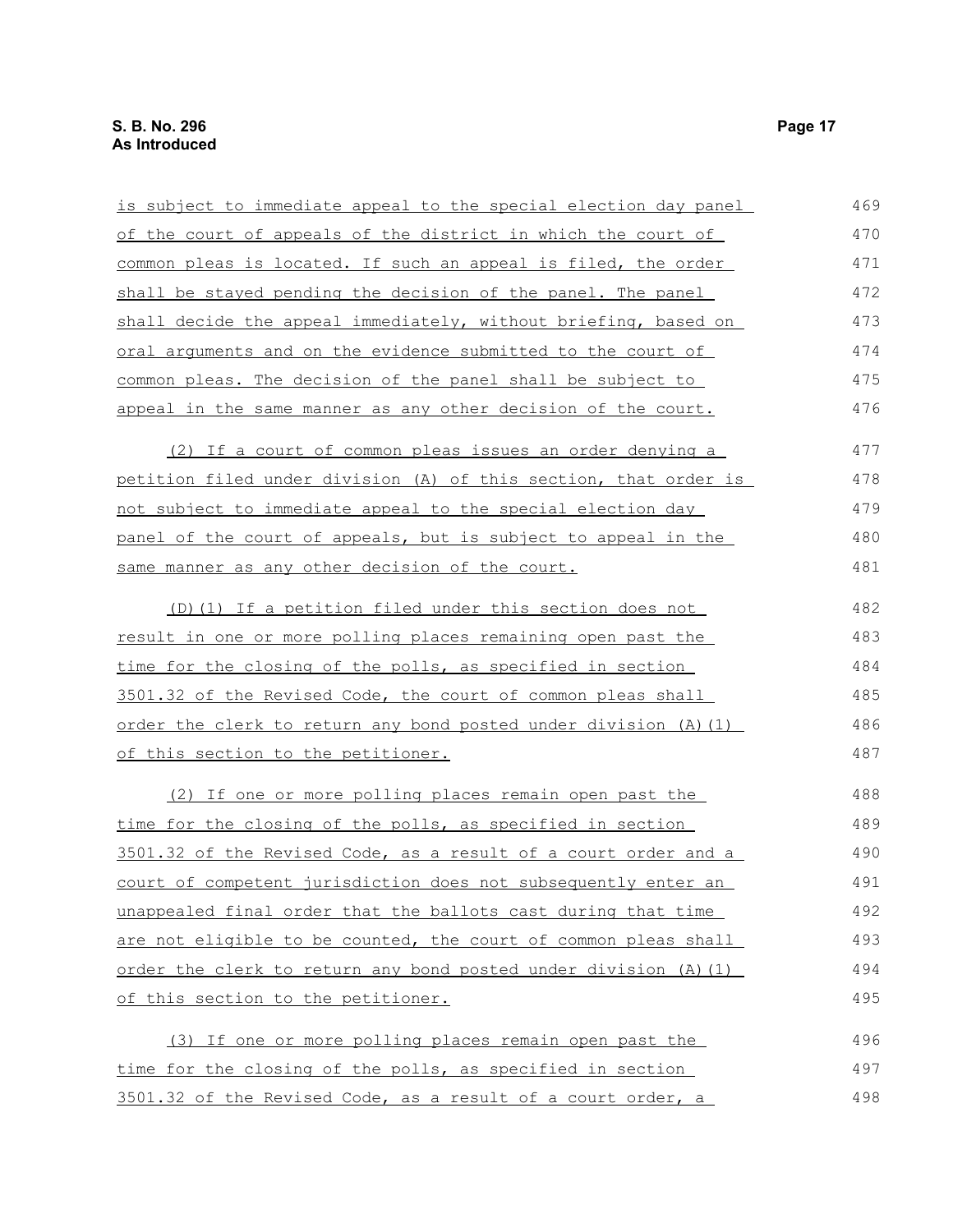| bond has been posted under division (A) (1) of this section, and | 499 |
|------------------------------------------------------------------|-----|
| a court of competent jurisdiction subsequently enters an         | 500 |
| unappealed final order that the ballots cast during that time    | 501 |
| are not eligible to be counted, the board of elections shall     | 502 |
| calculate the total cost incurred as a result of keeping the     | 503 |
| relevant polling places open under the terms of the order and    | 504 |
| shall submit that total to the court of common pleas. If the     | 505 |
| amount of the bond is greater than that total, the court shall   | 506 |
| order the clerk to remit a portion of the bond equal to that     | 507 |
| total to the board of elections and to return the remaining      | 508 |
| portion of the bond to the petitioner. If the amount of the bond | 509 |
| is less than or equal to that total, the court shall order the   | 510 |
| clerk to remit the entire amount of the bond to the board of     | 511 |
| elections for the purpose of refunding election costs in         | 512 |
| accordance with division (K) of section 3501.17 of the Revised   | 513 |
| Code.                                                            | 514 |
| Sec. 3505.18. (A) (1) When an elector appears in a polling       | 515 |

place to vote, the elector shall announce to the precinct election officials the elector's full name and current address and provide proof of the elector's identity in the form of a current and valid photo identification, a military identification, or a copy of a current utility bill, bank statement, government check, paycheck, or other government document, other than a notice of voter registration mailed by a board of elections under section 3503.19 of the Revised Code, that shows the name and current address of the elector. 516 517 518 519 520 521 522 523 524

(2) If an elector does not have or is unable to provide to the precinct election officials any of the forms of identification required under division (A)(1) of this section, the elector may cast a provisional ballot under section 3505.181 of the Revised Code and do either of the following: 525 526 527 528 529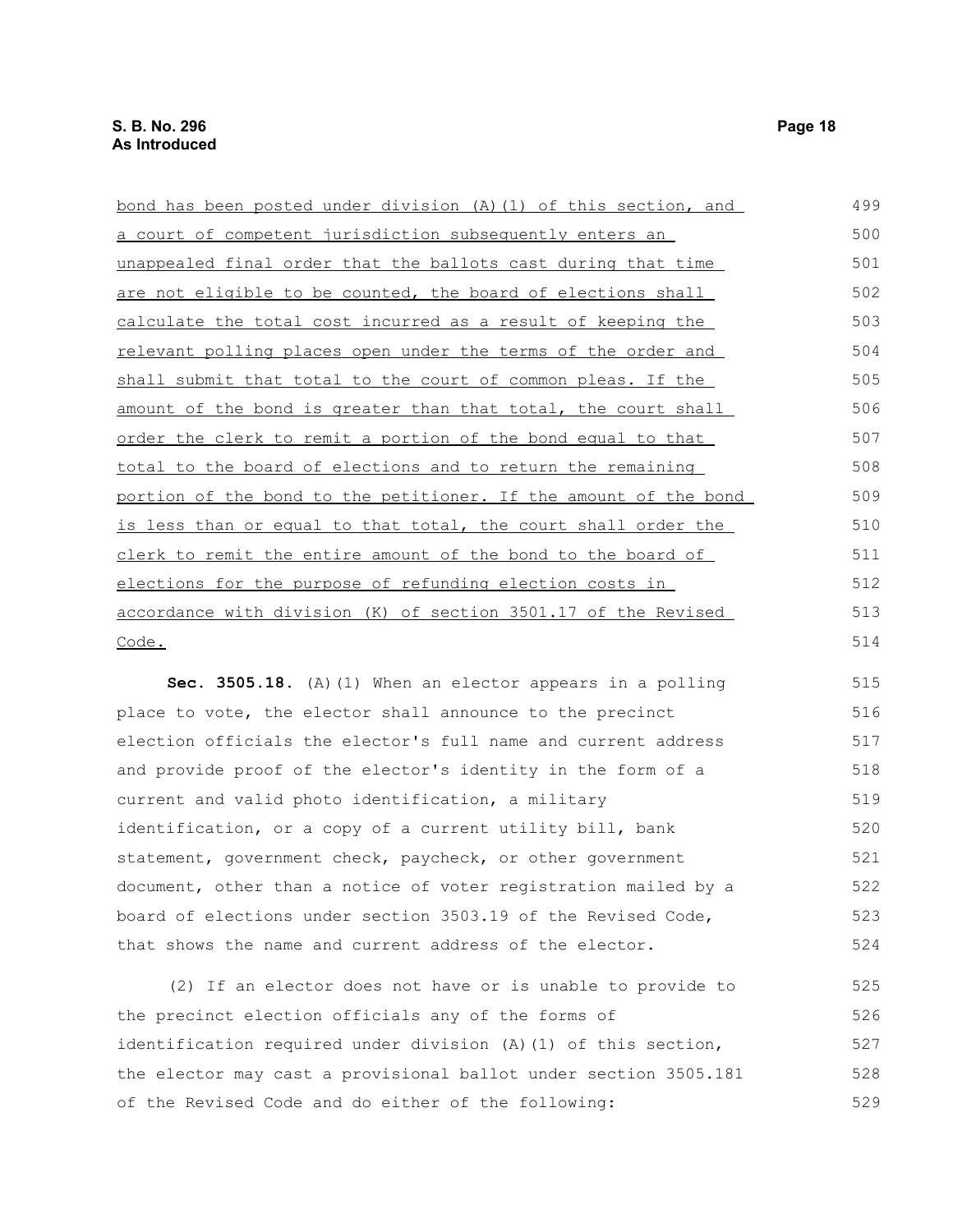(a) Write the elector's driver's license or state identification card number or the last four digits of the elector's social security number on the provisional ballot envelope; or 530 531 532 533

(b) Appear at the office of the board of elections not later than the seventh day after the day of the election and provide the identification required under division (A)(1) of this section, the elector's driver's license or state identification card number, or the last four digits of the elector's social security number. 534 535 536 537 538 539

(B) After the elector has announced the elector's full name and current address and provided any of the forms of identification required under division (A)(1) of this section, the elector shall write the elector's name and address at the proper place in the poll list or signature pollbook provided for the purpose, except that if, for any reason, an elector is unable to write the elector's name and current address in the poll list or signature pollbook, the elector may make the elector's mark at the place intended for the elector's name, and a precinct election official shall write the name of the elector at the proper place on the poll list or signature pollbook following the elector's mark. The making of such a mark shall be attested by the precinct election official, who shall evidence the same by signing the precinct election official's name on the poll list or signature pollbook as a witness to the mark. Alternatively, if applicable, an attorney in fact acting pursuant to section 3501.382 of the Revised Code may sign the elector's signature in the poll list or signature pollbook in accordance with that section. 540 541 542 543 544 545 546 547 548 549 550 551 552 553 554 555 556 557 558

The elector's signature in the poll list or signature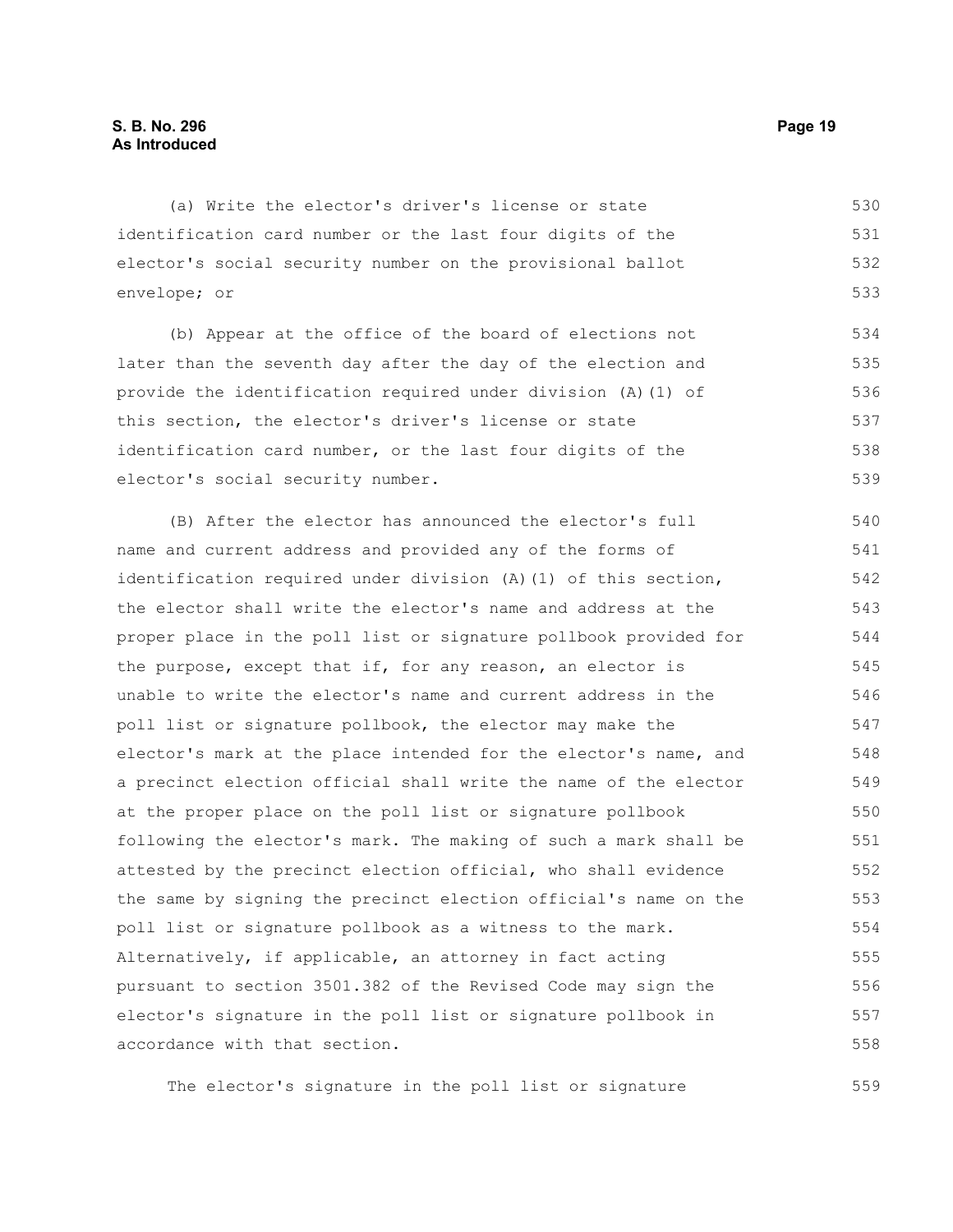### **S. B. No. 296 Page 20 As Introduced**

pollbook then shall be compared with the elector's signature on the elector's registration form or a digitized signature list as provided for in section 3503.13 of the Revised Code, and if, in the opinion of a majority of the precinct election officials, the signatures are the signatures of the same person, the election officials shall enter the date of the election on the registration form or shall record the date by other means prescribed by the secretary of state. The validity of an attorney in fact's signature on behalf of an elector shall be determined in accordance with section 3501.382 of the Revised Code. 560 561 562 563 564 565 566 567 568 569 570

If Except as otherwise provided in division (C) of this section, if the right of the elector to vote is not then challenged, or, if being challenged, the elector establishes the elector's right to vote, the elector shall be allowed to proceed to use the voting machine. If voting machines are not being used in that precinct, the precinct election official in charge of ballots shall then detach the next ballots to be issued to the elector from Stub B attached to each ballot, leaving Stub A attached to each ballot, hand the ballots to the elector, and call the elector's name and the stub number on each of the ballots. The precinct election official shall enter the stub numbers opposite the signature of the elector in the pollbook. The elector shall then retire to one of the voting compartments to mark the elector's ballots. No mark shall be made on any ballot which would in any way enable any person to identify the person who voted the ballot. 571 572 573 574 575 576 577 578 579 580 581 582 583 584 585 586

(C) An elector who appears in a polling place to vote after the time for the closing of the polls pursuant to a court order shall cast a provisional ballot under section 3505.181 of the Revised Code. 587 588 589 590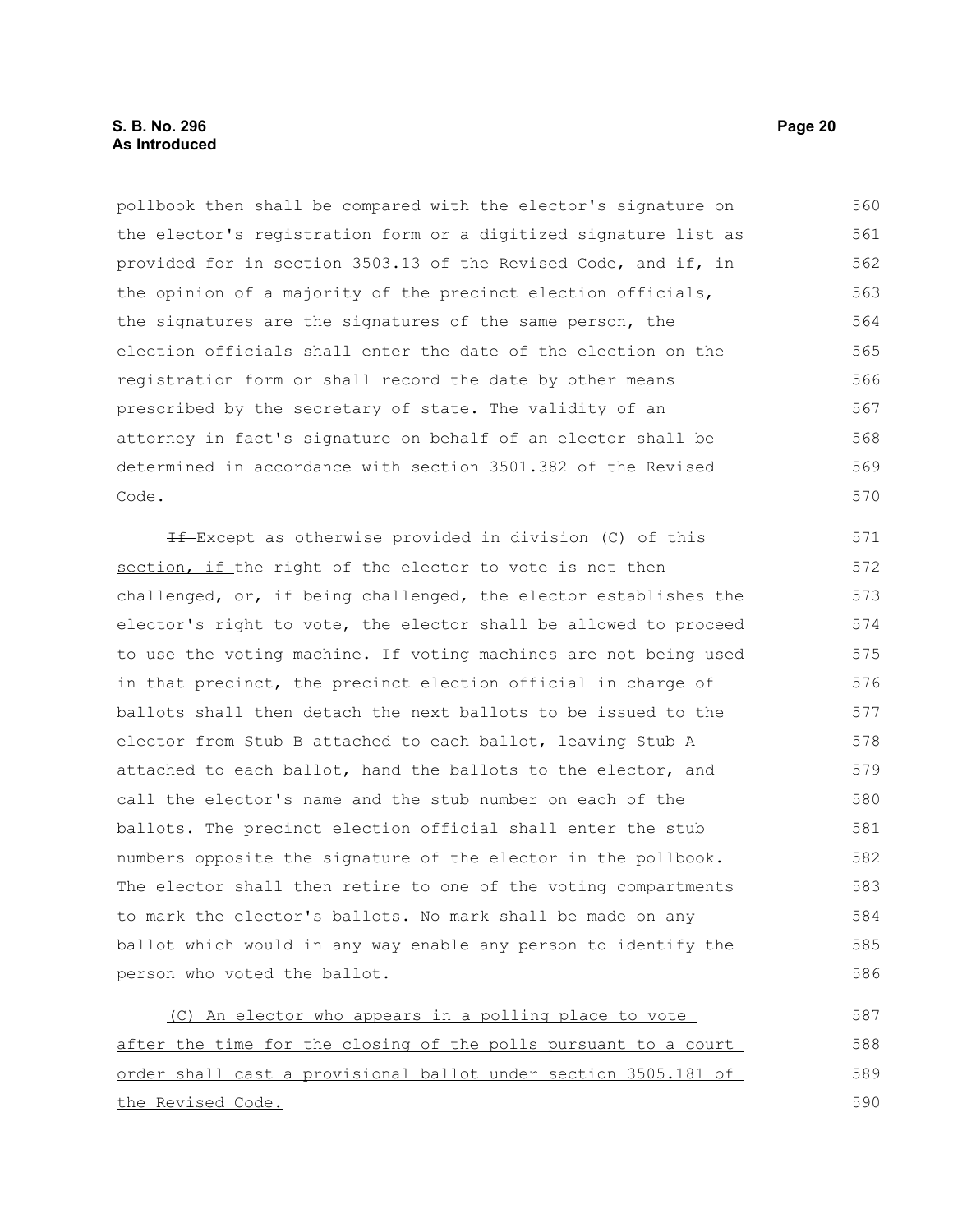**Sec. 3505.181.** (A) All of the following individuals shall be permitted to cast a provisional ballot at an election: (1) An individual who declares that the individual is a registered voter in the precinct in which the individual desires to vote and that the individual is eligible to vote in an election, but the name of the individual does not appear on the official list of eligible voters for the precinct or an election official asserts that the individual is not eligible to vote; (2) An individual who does not have or is unable to provide to the election officials any of the forms of identification required under division (A)(1) of section 3505.18 of the Revised Code; (3) An individual whose name in the poll list or signature pollbook has been marked under section 3509.09 or 3511.13 of the Revised Code as having requested an absent voter's ballot or a uniformed services or overseas absent voter's ballot for that election and who appears to vote at the polling place; (4) An individual whose notification of registration has 591 592 593 594 595 596 597 598 599 600 601 602 603 604 605 606 607 608

been returned undelivered to the board of elections and whose name in the official registration list and in the poll list or signature pollbook has been marked under division (C)(2) of section 3503.19 of the Revised Code; 609 610 611 612

(5) An individual who has been successfully challenged under section 3505.20 or 3513.20 of the Revised Code or whose application or challenge hearing has been postponed until after the day of the election under division (D)(1) of section 3503.24 of the Revised Code; 613 614 615 616 617

(6) An individual who changes the individual's name and remains within the precinct without providing proof of that name 618 619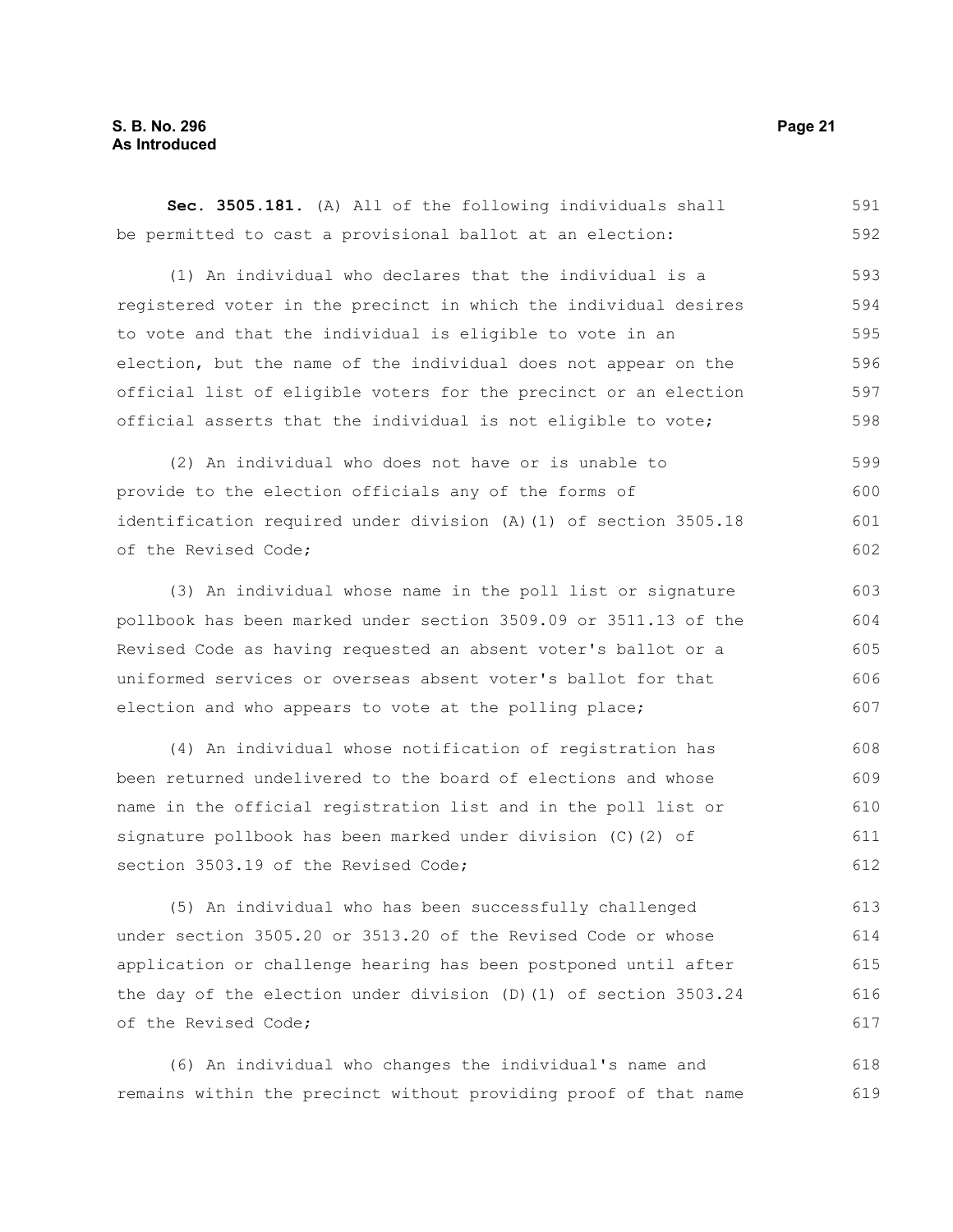change under division (B)(1)(b) of section 3503.16 of the Revised Code, moves from one precinct to another within a county, moves from one precinct to another and changes the individual's name, or moves from one county to another within the state, and completes and signs the required forms and statements under division (B) or (C) of section 3503.16 of the Revised Code; (7) An individual whose signature, in the opinion of the precinct officers under section 3505.22 of the Revised Code, is not that of the person who signed that name in the registration forms; (8) An individual who appears in a polling place to vote after the time for the closing of the polls pursuant to a court order. (B) An individual who is eligible to cast a provisional ballot under division (A) of this section shall be permitted to cast a provisional ballot as follows: (1) An election official at the polling place shall notify the individual that the individual may cast a provisional ballot in that election. (2) Except as otherwise provided in division (F) of this section, the individual shall complete and execute a written affirmation before an election official at the polling place stating that the individual is both of the following: (a) A registered voter in the precinct in which the individual desires to vote; (b) Eligible to vote in that election. (3) An election official at the polling place shall 621 622 623 624 625 626 627 628 629 630 631 632 633 634 635 636 637 638 639 640 641 642 643 644 645 646 647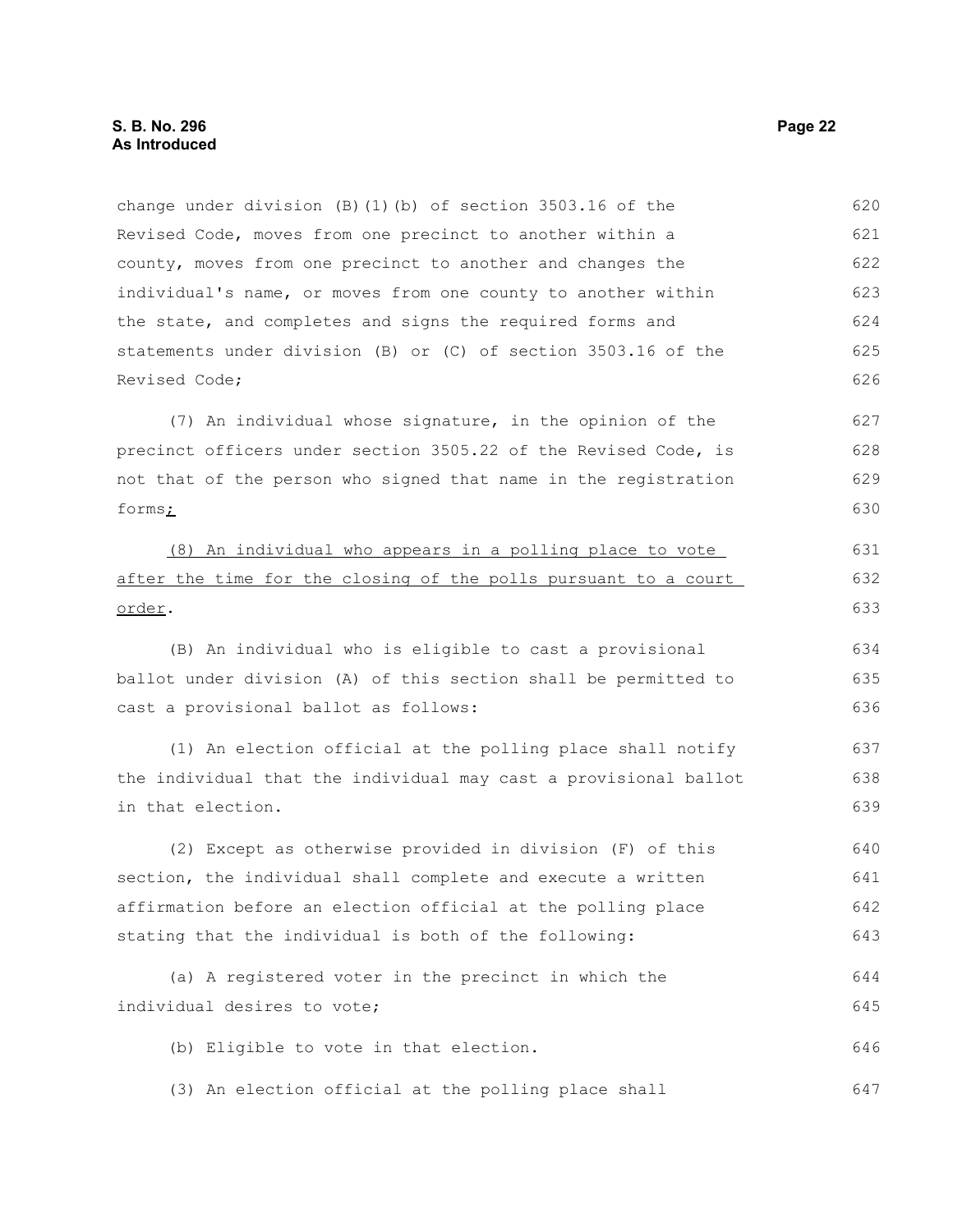### **S. B. No. 296 Page 23 As Introduced**

transmit the ballot cast by the individual and the voter information contained in the written affirmation executed by the individual under division (B)(2) of this section to an appropriate local election official for verification under division (B)(4) of this section. 648 649 650 651 652

(4) If the appropriate local election official to whom the ballot or voter or address information is transmitted under division (B)(3) of this section determines that the individual is eligible to vote, the individual's provisional ballot shall be counted as a vote in that election. 653 654 655 656 657

(5)(a) At the time that an individual casts a provisional ballot, the appropriate local election official shall give the individual written information that states that any individual who casts a provisional ballot will be able to ascertain under the system established under division (B)(5)(b) of this section whether the vote was counted, and, if the vote was not counted, the reason that the vote was not counted. 658 659 660 661 662 663 664

(b) The appropriate state or local election official shall establish a free access system, in the form of a toll-free telephone number, that any individual who casts a provisional ballot may access to discover whether the vote of that individual was counted, and, if the vote was not counted, the reason that the vote was not counted. The free access system established under this division also shall provide to an individual whose provisional ballot was not counted information explaining how that individual may contact the board of elections to register to vote or to resolve problems with the individual's voter registration. 665 666 667 668 669 670 671 672 673 674 675

The appropriate state or local election official shall establish and maintain reasonable procedures necessary to 676 677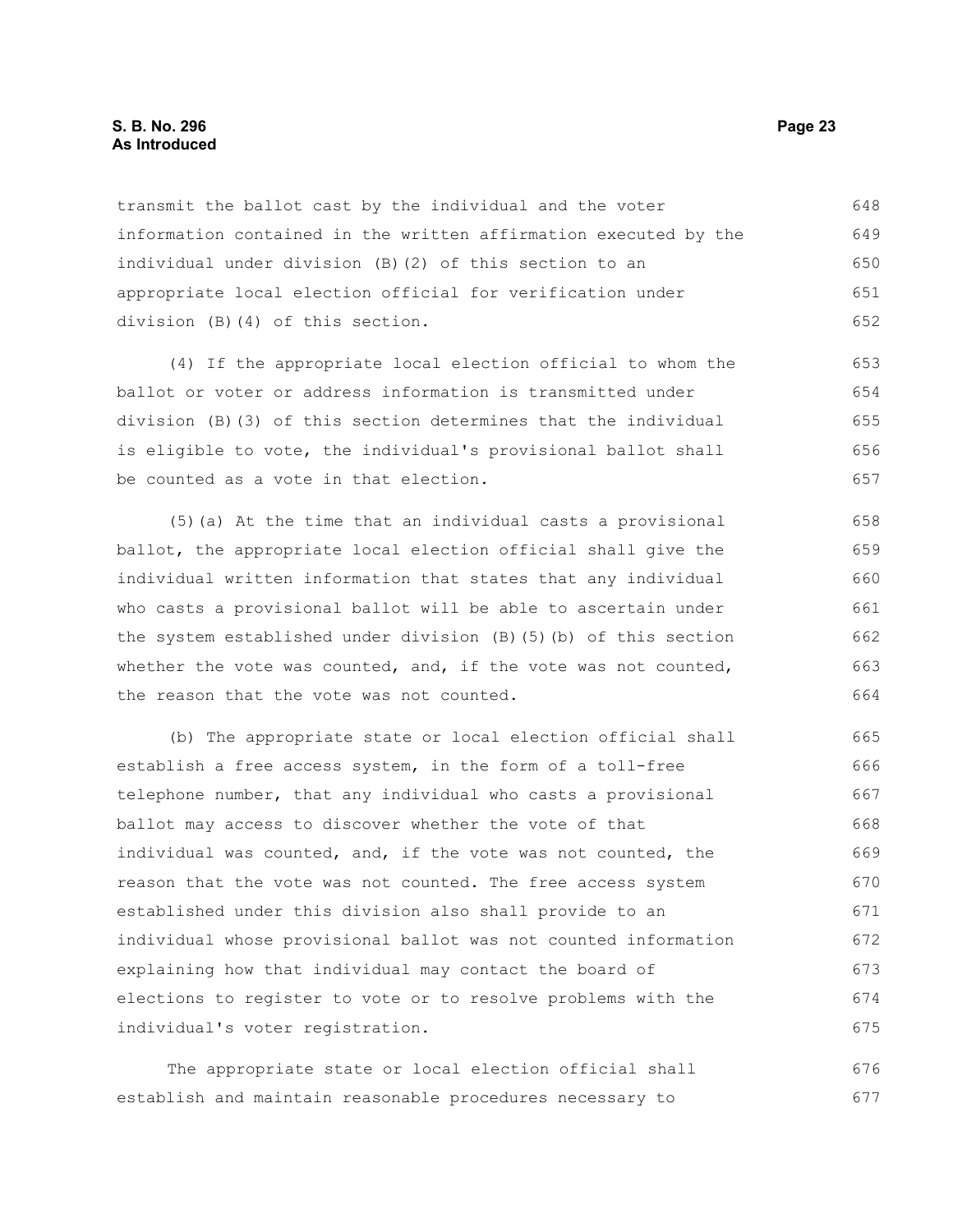### **S. B. No. 296 Page 24 As Introduced**

protect the security, confidentiality, and integrity of personal information collected, stored, or otherwise used by the free access system established under this division. The system shall permit an individual only to gain access to information about the individual's own provisional ballot. 678 679 680 681 682

(6) If, at the time that an individual casts a provisional ballot, the individual provides identification in the form of a current and valid photo identification, a military identification, or a copy of a current utility bill, bank statement, government check, paycheck, or other government document, other than a notice of voter registration mailed by a board of elections under section 3503.19 of the Revised Code, that shows the individual's name and current address, or provides the individual's driver's license or state identification card number or the last four digits of the individual's social security number, the individual shall record the type of identification provided or the driver's license, state identification card, or social security number information and include that information on the provisional ballot affirmation under division (B)(3) of this section. 683 684 685 686 687 688 689 690 691 692 693 694 695 696 697

(7) During the seven days after the day of an election, an individual who casts a provisional ballot because the individual does not have or is unable to provide to the election officials any of the required forms of identification or because the individual has been successfully challenged under section 3505.20 of the Revised Code shall appear at the office of the board of elections and provide to the board any additional information necessary to determine the eligibility of the individual who cast the provisional ballot. 698 699 700 701 702 703 704 705 706

(a) For a provisional ballot cast by an individual who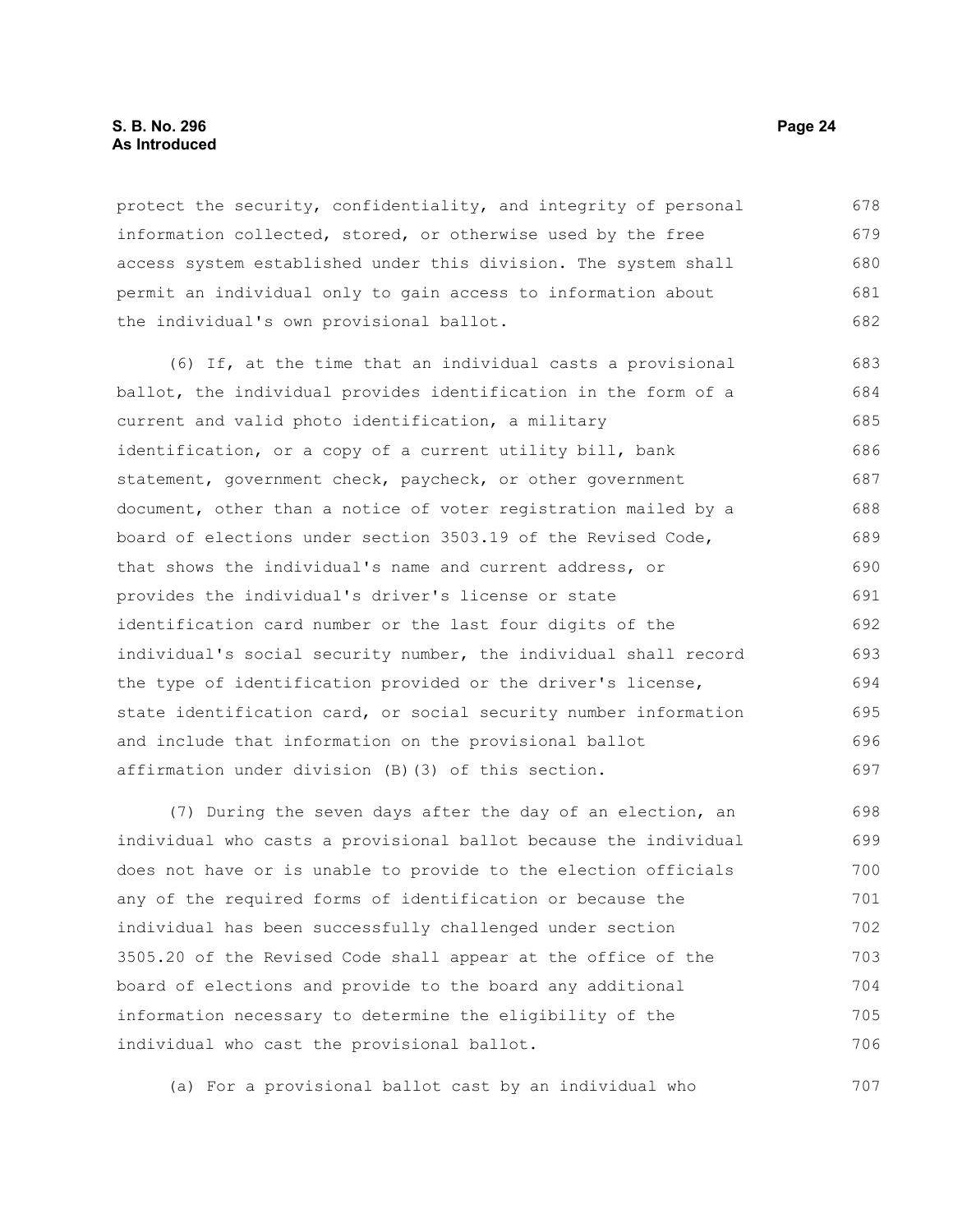### **S. B. No. 296 Page 25 As Introduced**

does not have or is unable to provide to the election officials any of the required forms of identification to be eligible to be counted, the individual who cast that ballot, within seven days after the day of the election, shall do either of the following: 708 709 710 711

(i) Provide to the board of elections proof of the individual's identity in the form of a current and valid photo identification, a military identification, or a copy of a current utility bill, bank statement, government check, paycheck, or other government document, other than a notice of voter registration mailed by a board of elections under section 3503.19 of the Revised Code, that shows the individual's name and current address; or 712 713 714 715 716 717 718 719

(ii) Provide to the board of elections the individual's driver's license or state identification card number or the last four digits of the individual's social security number. 720 721 722

(b) For a provisional ballot cast by an individual who has been successfully challenged under section 3505.20 of the Revised Code to be eligible to be counted, the individual who cast that ballot, within seven days after the day of that election, shall provide to the board of elections any identification or other documentation required to be provided by the applicable challenge questions asked of that individual under section 3505.20 of the Revised Code. 723 724 725 726 727 728 729 730

(C)(1) If an individual declares that the individual is eligible to vote in a precinct other than the precinct in which the individual desires to vote, or if, upon review of the precinct voting location guide using the residential street address provided by the individual, an election official at the precinct at which the individual desires to vote determines that the individual is not eligible to vote in that precinct, the 731 732 733 734 735 736 737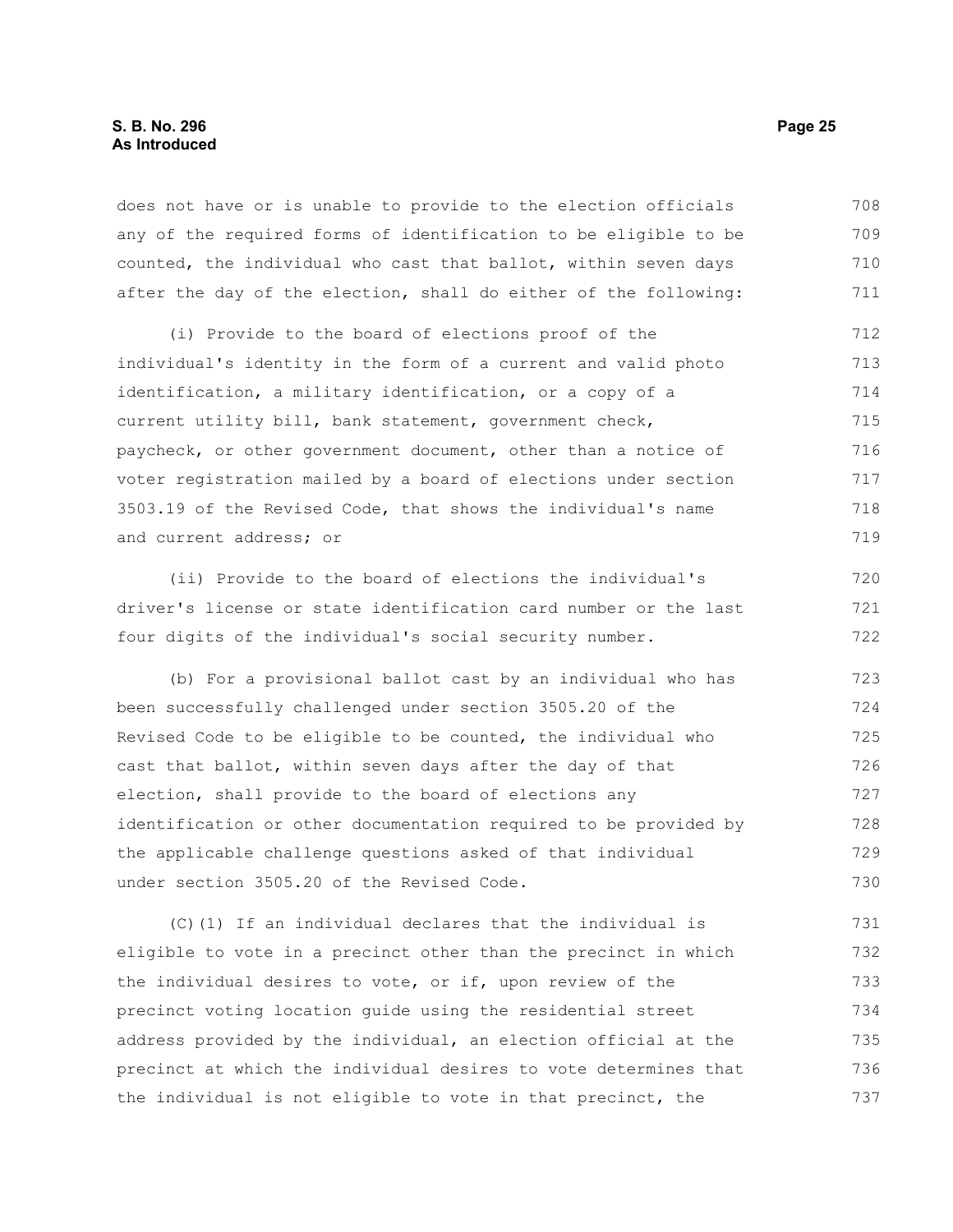### **S. B. No. 296 Page 26 As Introduced**

election official shall direct the individual to the precinct and polling place in which the individual appears to be eligible to vote, explain that the individual may cast a provisional ballot at the current location but the ballot or a portion of the ballot will not be counted if it is cast in the wrong precinct, and provide the telephone number of the board of elections in case the individual has additional questions. 738 739 740 741 742 743 744

(2) If the individual refuses to travel to the correct precinct or to the office of the board of elections to cast a ballot, the individual shall be permitted to vote a provisional ballot at that precinct in accordance with division (B) of this section. If the individual is in the correct polling location for the precinct in which the individual is registered and eligible to vote, the election official shall complete and sign, under penalty of election falsification, a form that includes all of the following, and attach the form to the individual's provisional ballot affirmation: 745 746 747 748 749 750 751 752 753 754

```
(a) The name or number of the individual's correct
precinct;
                                                                            755
                                                                            756
```
(b) A statement that the election official instructed the individual to travel to the correct precinct to vote; 757 758

(c) A statement that the election official informed the individual that casting a provisional ballot in the wrong precinct would result in all or a portion of the votes on the ballot being rejected; 759 760 761 762

(d) The name or number of the precinct in which the individual is casting a provisional ballot; and 763 764

(e) The name of the polling location in which the individual is casting a provisional ballot. 765 766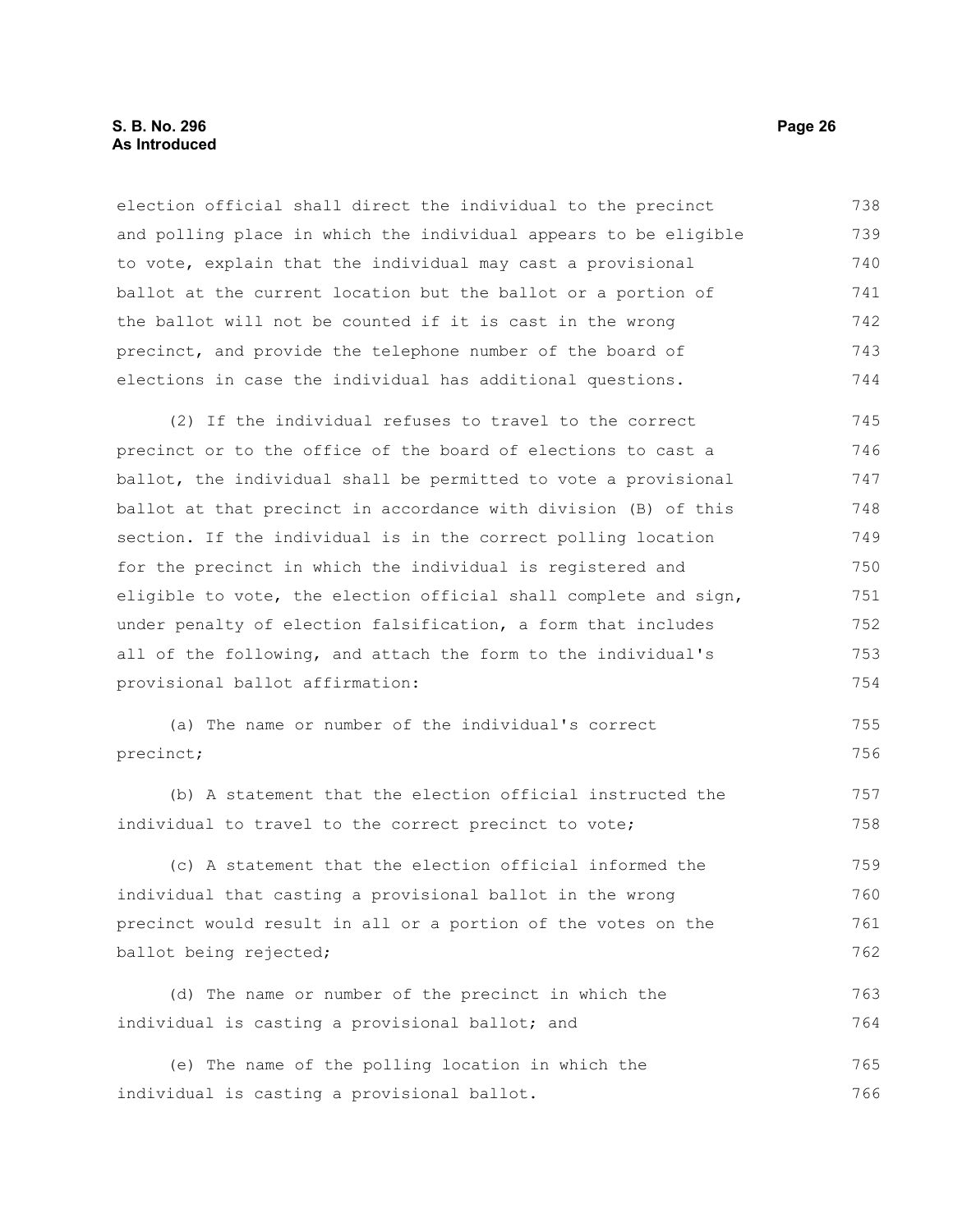(D) The appropriate local election official shall cause voting information to be publicly posted at each polling place on the day of each election. (E) As used in this section and sections 3505.182 and 3505.183 of the Revised Code: (1) "Precinct voting location guide" means either of the following: (a) An electronic or paper record that lists the correct precinct and polling place for either each specific residential street address in the county or the range of residential street addresses located in each neighborhood block in the county; (b) Any other method that a board of elections creates that allows a precinct election official or any elector who is at a polling place in that county to determine the correct precinct and polling place of any qualified elector who resides in the county. (2) "Voting information" means all of the following: (a) A sample version of the ballot that will be used for that election; (b) Information regarding the date of the election and the hours during which polling places will be open; (c) Instructions on how to vote, including how to cast a vote and how to cast a provisional ballot; (d) Instructions for mail-in registrants and first-time voters under applicable federal and state laws; (e) General information on voting rights under applicable federal and state laws, including information on the right of an 767 768 769 770 771 772 773 774 775 776 777 778 779 780 781 782 783 784 785 786 787 788 789 790 791 792 793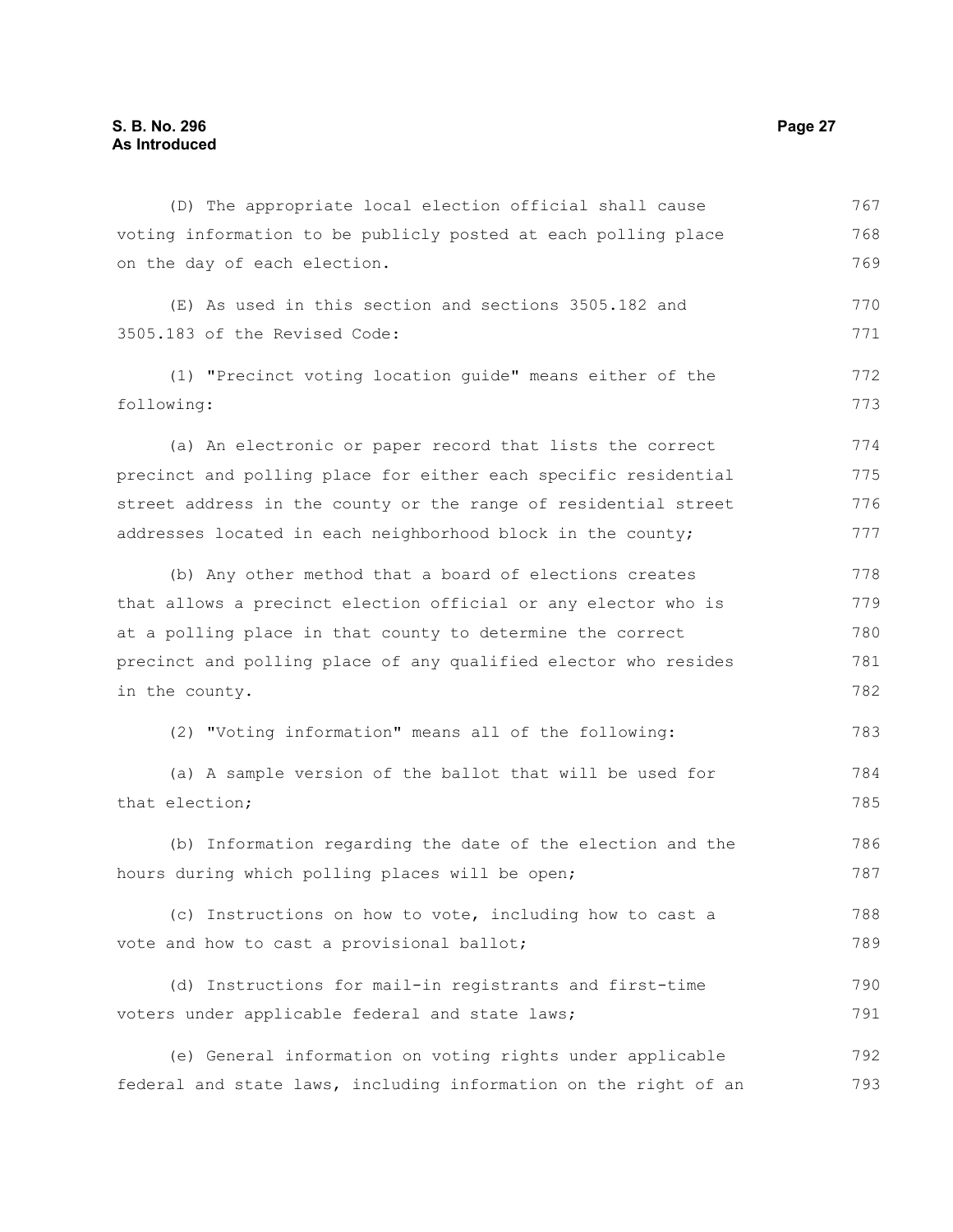individual to cast a provisional ballot and instructions on how to contact the appropriate officials if these rights are alleged to have been violated; 794 795 796

(f) General information on federal and state laws regarding prohibitions against acts of fraud and misrepresentation. 797 798 799

(F) Nothing in this section or section 3505.183 of the Revised Code is in derogation of section 3505.24 of the Revised Code, which permits a blind, disabled, or illiterate elector to receive assistance in the marking of the elector's ballot by two precinct election officials of different political parties. A blind, disabled, or illiterate elector may receive assistance in marking that elector's provisional ballot and in completing the required affirmation in the same manner as an elector may receive assistance on the day of an election under that section. 800 801 802 803 804 805 806 807 808

**Sec. 3505.182.** Each individual who casts a provisional ballot under section 3505.181 of the Revised Code shall execute a written affirmation. The form of the written affirmation shall be printed upon the face of the provisional ballot envelope and shall be as follows: 809 810 811 812 813

"Provisional Ballot Affirmation (A) Clearly print your full name: ................... (B) Write your date of birth: ....................... (C)(1) Write your current address: .................. ..................................................... (2) Have you moved without updating your voter registration?: 814 815 816 817 818 819 820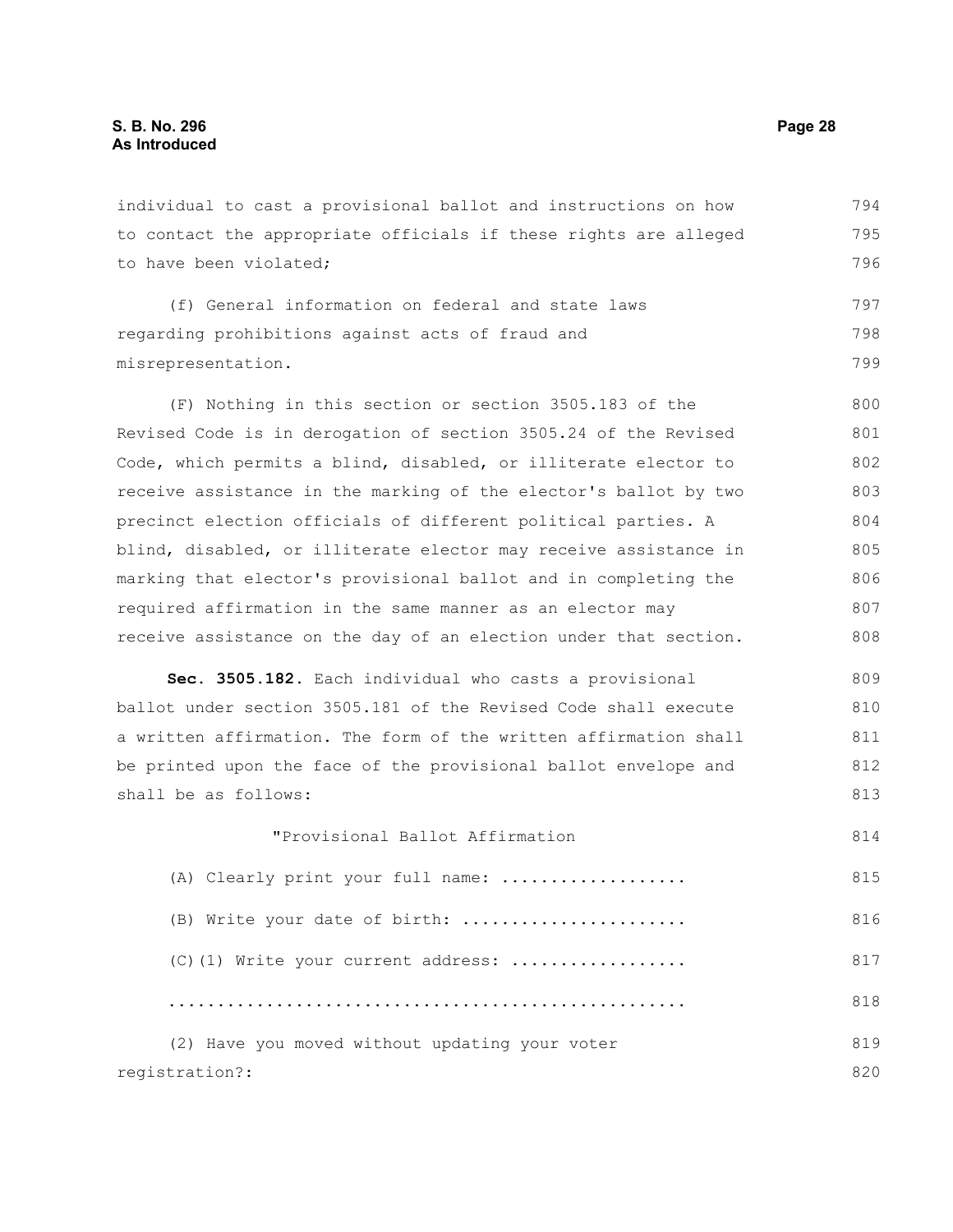| Yes $NO$                                                        | 821 |
|-----------------------------------------------------------------|-----|
| If yes, write your former address:                              | 822 |
|                                                                 | 823 |
| Failure to provide your former address will not cause your      | 824 |
| provisional ballot to be rejected.                              | 825 |
| (D) Provide one of the following forms of identification:       | 826 |
| (1) Write your full Ohio driver's license or state              | 827 |
| identification card number:                                     | 828 |
| (2) Write the last four digits of your Social Security          | 829 |
|                                                                 |     |
| number:                                                         | 830 |
| (3) If you did not write your full Ohio driver's license        | 831 |
| or state identification card number or the last four digits of  | 832 |
| your Social Security number, you must show one of the following | 833 |
| forms of identification to the precinct election official. If   | 834 |
| you do not check one of the following boxes affirming the type  | 835 |
| of identification you showed to the precinct election official, | 836 |

the board of e identification to your precinct election official and that you must show identification at the board of elections during the seven days after the election for your vote to be eligible to be counted. 7 838 839 840 841

...... A form of photo identification that was issued by the United States government or the State of Ohio, that contains your name and current address (or your former address if the identification is an Ohio driver's license or state identification card), and that has an expiration date that has not passed; 842 843 844 845 846 847

...... A military identification card; or 848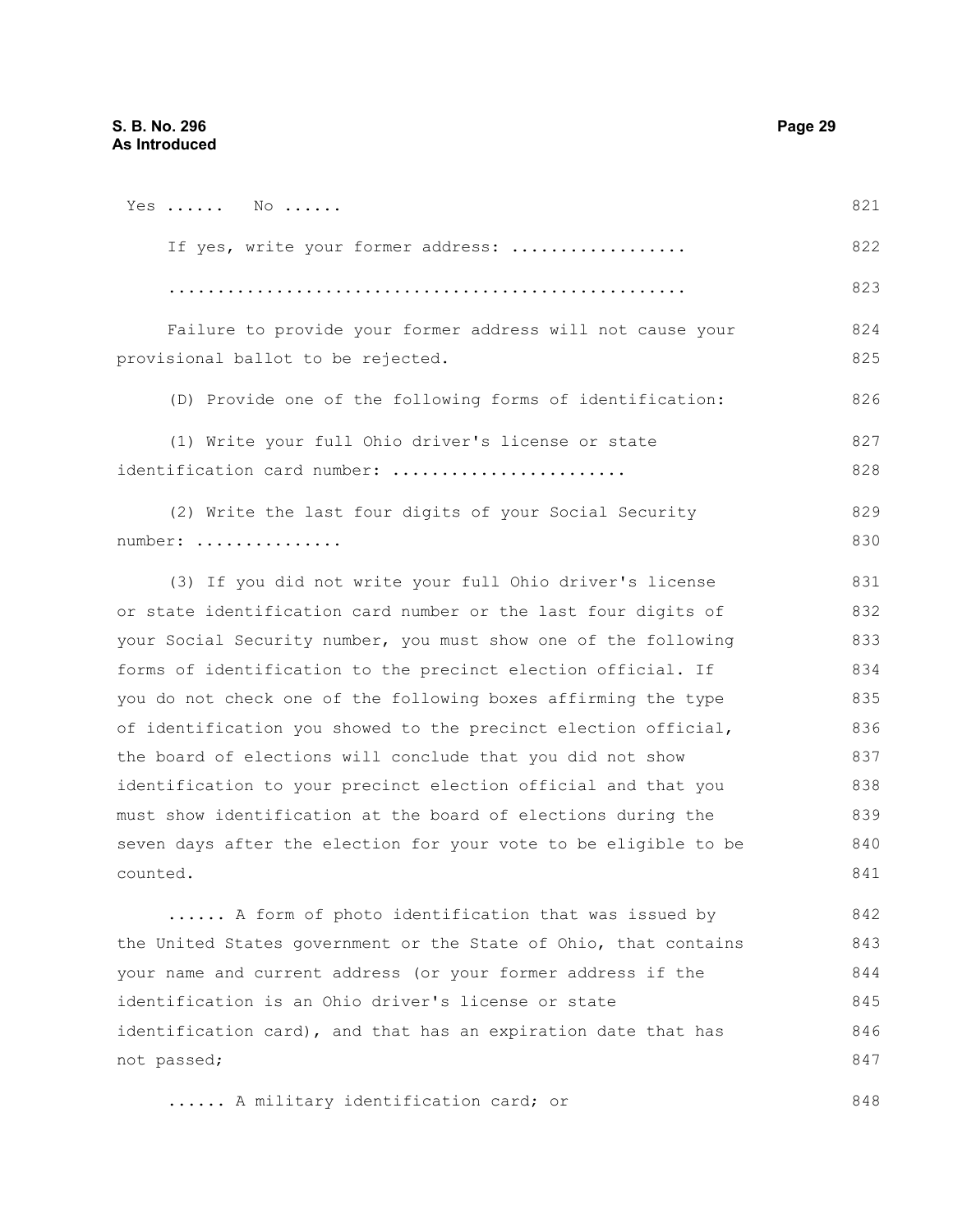...... A current utility bill, bank statement, government check, paycheck, or other government document, other than a notice of voter registration mailed by a board of elections, that contains your name and current address. (4) If you fail to provide identification at this time, you must go to the board of elections on or before the seventh day following this election to provide a qualifying form of identification in order for this ballot to count. (E) If your right to vote has been challenged, you must provide any required additional information to the board of elections on or before the seventh day following this election. (F) Sign and date the following statement: I solemnly swear or affirm that I am a citizen of the United States; that I will be at least 18 years of age at the time of the general election; that I have lived in this state for 30 days immediately preceding this election in which I am voting this ballot; that I am a registered voter in the precinct in which I am voting this provisional ballot; and that I am eligible to vote in the election in which I am voting this provisional ballot. I understand that, if the information I provide on this provisional ballot affirmation is not fully completed and correct, if the board of elections determines that I am not registered to vote, a resident of this precinct, or eligible to vote in this election, or if the board of elections determines that I have already voted in this election, my provisional ballot will not be counted. I understand that, if I am not currently registered to vote or if I am not registered at my current address or under my current name, this form will serve 849 850 851 852 853 854 855 856 857 858 859 860 861 862 863 864 865 866 867 868 869 870 871 872 873 874 875 876 877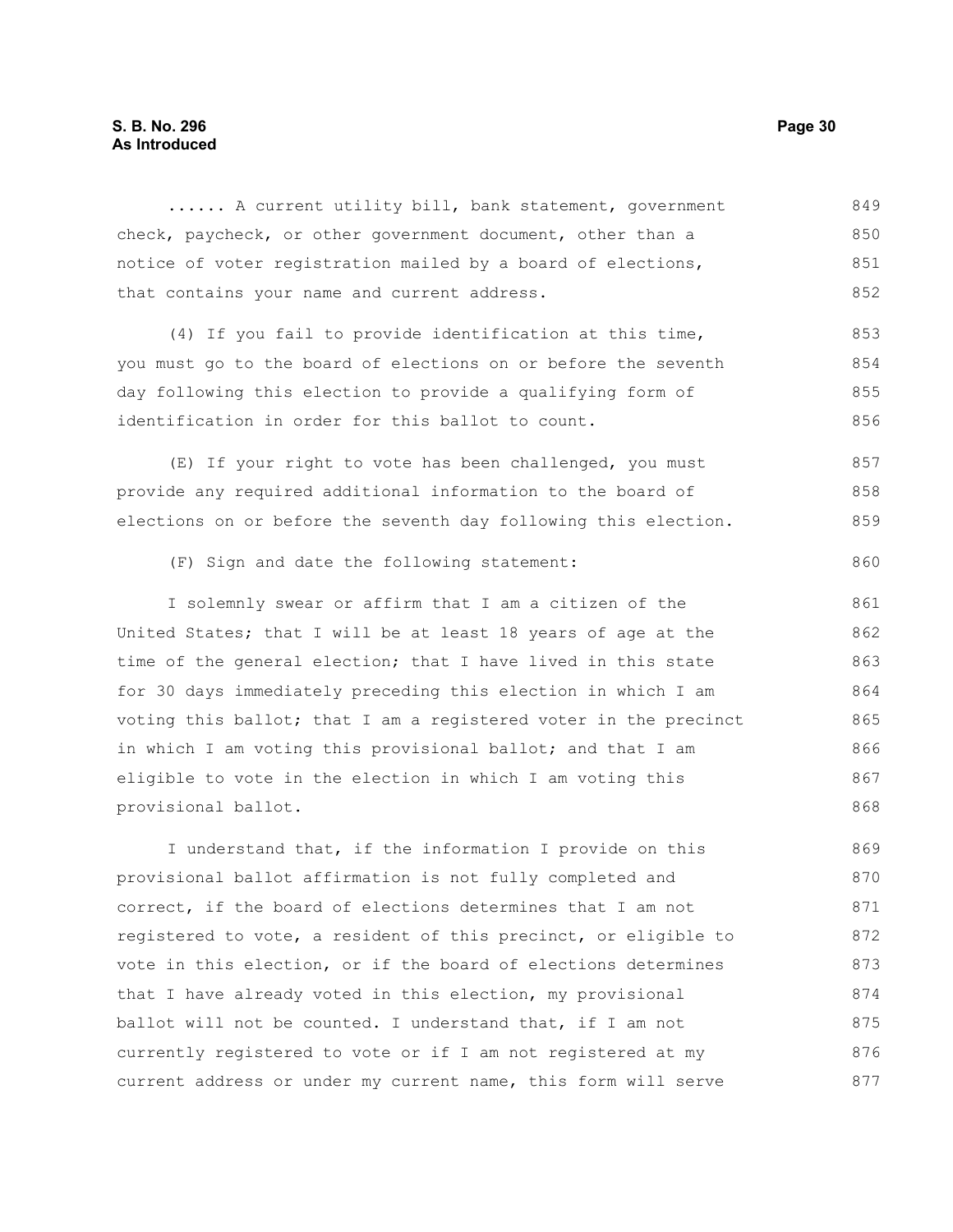as an application to register to vote or update my registration for future elections, as long as I provide all of the information required to register to vote or update my registration. I further understand that knowingly providing false information is a violation of law and subjects me to possible criminal prosecution. I hereby declare, under penalty of election falsification, that the above statements are true and correct to the best of my knowledge and belief. ............................ Signature of Voter ............................ Date WHOEVER COMMITS ELECTION FALSIFICATION IS GUILTY OF A FELONY OF THE FIFTH DEGREE." In addition to any information required to be included on the written affirmation, an individual casting a provisional ballot may provide additional information to the election official to assist the board of elections in determining the individual's eligibility to vote in that election, including the date and location at which the individual registered to vote, if known. If the individual is casting a provisional ballot after the time for the closing of the polls pursuant to a court order, the precinct election officials shall note that fact on the written affirmation. If the individual provided all of the information required 878 879 880 881 882 883 884 885 886 887 888 889 890 891 892 893 894 895 896 897 898 899 900 901 902 903 904

under section 3503.14 of the Revised Code to register to vote or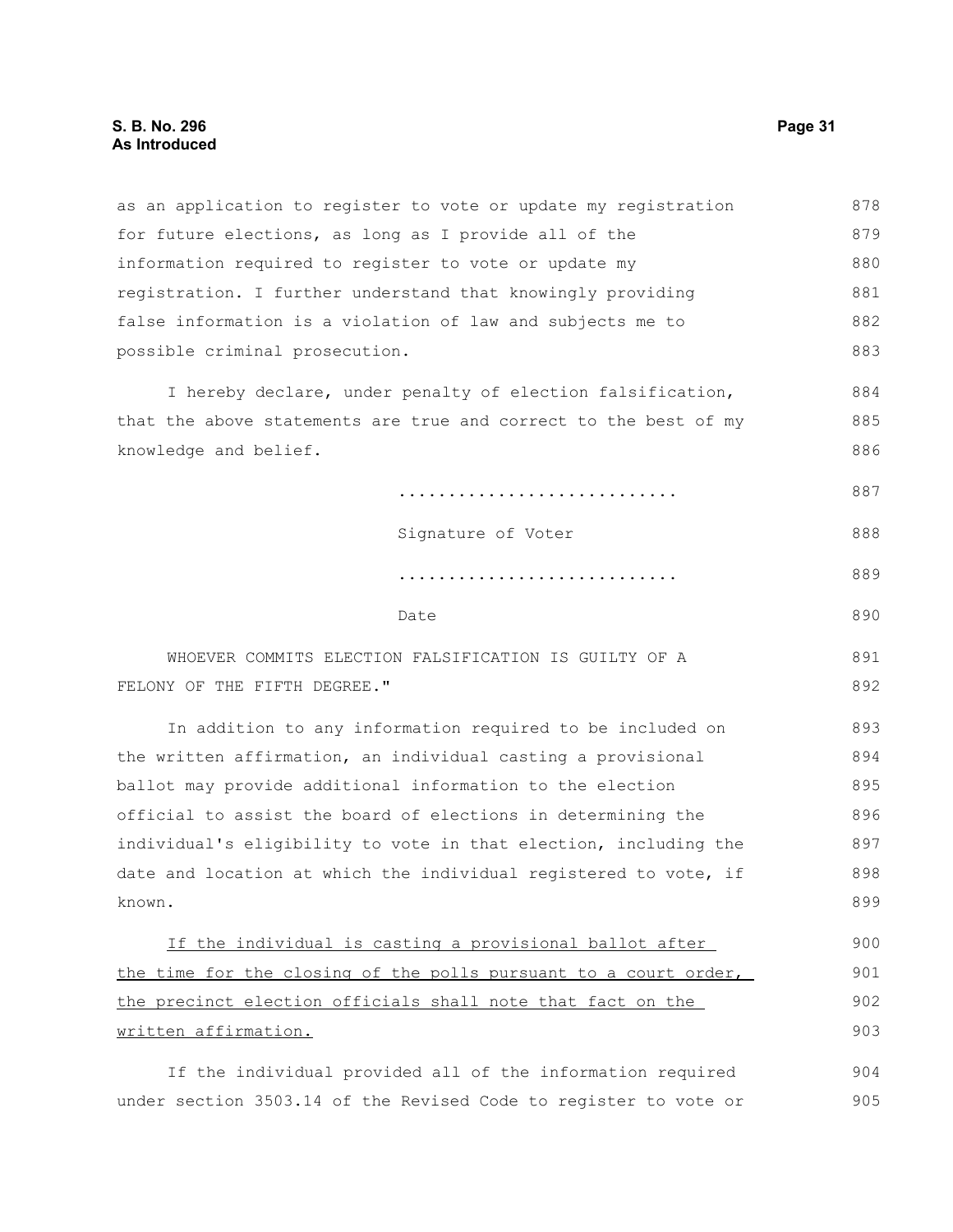### **S. B. No. 296 Page 32 As Introduced**

to update the individual's registration on the provisional ballot affirmation, the board of elections shall consider the individual's provisional ballot affirmation to also serve as a notice of change of name, change of residence, or both, or as a voter registration form, as applicable, for that individual only for the purposes of future elections. 906 907 908 909 910 911

**Sec. 3505.183.** (A) When the ballot boxes are delivered to the board of elections from the precincts, the board shall separate the provisional ballot envelopes from the rest of the ballots. Teams of employees of the board consisting of one member of each major political party shall place the sealed provisional ballot envelopes in a secure location within the office of the board. The sealed provisional ballot envelopes shall remain in that secure location until the validity of those ballots is determined under division (B) of this section. While the provisional ballot is stored in that secure location, and prior to the counting of the provisional ballots, if the board receives information regarding the validity of a specific provisional ballot under division (B) of this section, the board may note, on the sealed provisional ballot envelope for that ballot, whether the ballot is valid and entitled to be counted. 912 913 914 915 916 917 918 919 920 921 922 923 924 925 926

(B)(1) To determine whether a provisional ballot is valid and entitled to be counted, the board shall examine its records and determine whether the individual who cast the provisional ballot is registered and eligible to vote in the applicable election. The board shall examine the information contained in the written affirmation executed by the individual who cast the provisional ballot under division (B)(2) of section 3505.181 of the Revised Code. The following information shall be included in the written affirmation in order for the provisional ballot to be eligible to be counted: 927 928 929 930 931 932 933 934 935 936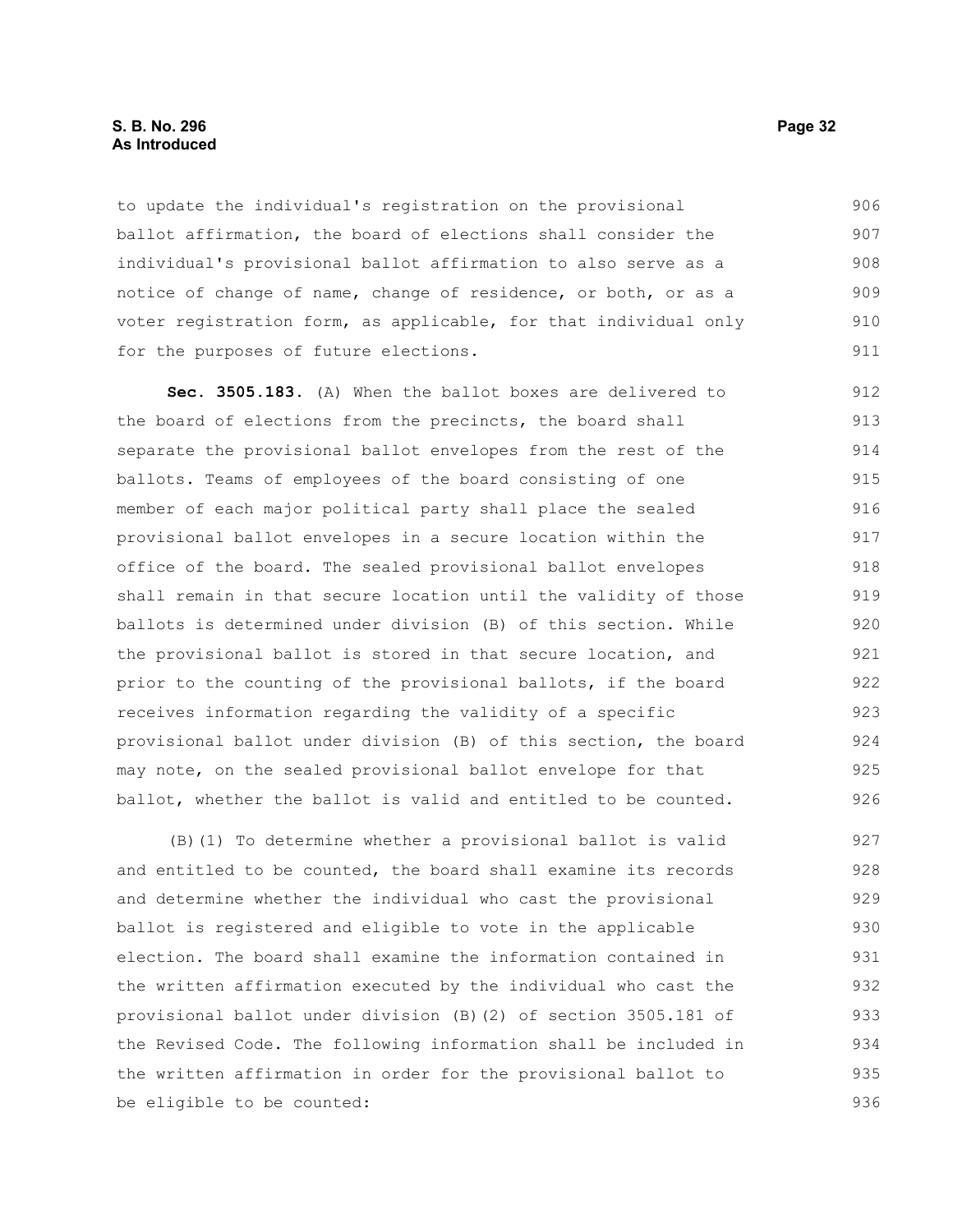### **S. B. No. 296 Page 33 As Introduced**

(a) The individual's printed name, signature, date of birth, and current address; (b) A statement that the individual is a registered voter in the precinct in which the provisional ballot is being voted; (c) A statement that the individual is eligible to vote in the election in which the provisional ballot is being voted. (2) In addition to the information required to be included in an affirmation under division (B)(1) of this section, in determining whether a provisional ballot is valid and entitled to be counted, the board also shall examine any additional information for determining ballot validity provided by the provisional voter on the affirmation, provided by the provisional voter to an election official under section 3505.182 of the Revised Code, or provided to the board of elections during the seven days after the day of the election under division (B)(7) of section 3505.181 of the Revised Code, or provided to the board of elections by a court concerning any order to keep the polls open past the time for the closing of the polls, to assist the board in determining the individual's eligibility to vote. 937 938 939 940 941 942 943 944 945 946 947 948 949 950 951 952 953 954 955 956

(3) If, in examining a provisional ballot affirmation and additional information under divisions (B)(1) and (2) of this section and comparing the information required under division (B)(1) of this section with the elector's information in the statewide voter registration database, the board determines that all of the following apply, the provisional ballot envelope shall be opened, and the ballot shall be placed in a ballot box to be counted: 957 958 959 960 961 962 963 964

(a) The individual named on the affirmation is properly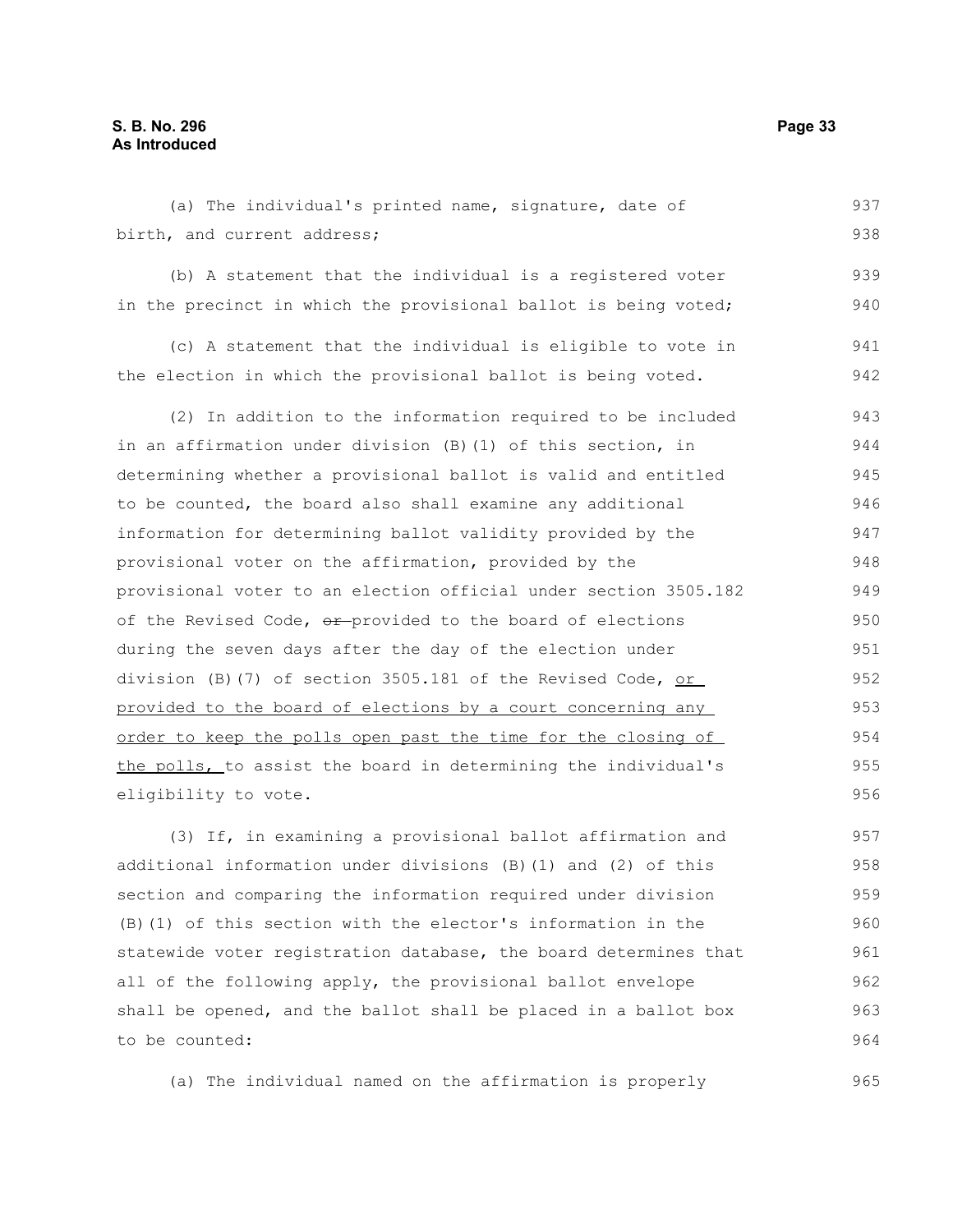| registered to vote.                                             | 966 |
|-----------------------------------------------------------------|-----|
| (b) The individual named on the affirmation is eligible to      | 967 |
| cast a ballot in the precinct and for the election in which the | 968 |
| individual cast the provisional ballot.                         | 969 |
| (c) The individual provided all of the information              | 970 |
| required under division (B) (1) of this section in the          | 971 |
| affirmation that the individual executed at the time the        | 972 |
| individual cast the provisional ballot.                         | 973 |
| (d) The last four digits of the elector's social security       | 974 |
| number or the elector's driver's license number or state        | 975 |
| identification card number are not different from the last four | 976 |
| digits of the elector's social security number or the elector's | 977 |
| driver's license number or state identification card number     | 978 |
| contained in the statewide voter registration database.         | 979 |
| (e) Except as otherwise provided in this division, the          | 980 |
| month and day of the elector's date of birth are not different  | 981 |
| from the day and month of the elector's date of birth contained | 982 |
| in the statewide voter registration database.                   | 983 |
| This division does not apply to an elector's provisional        | 984 |
| ballot if either of the following is true:                      | 985 |
| (i) The elector's date of birth contained in the statewide      | 986 |
| voter registration database is January 1, 1800.                 | 987 |
| (ii) The board of elections has found, by a vote of at          | 988 |
| least three of its members, that the elector has met all other  | 989 |
| requirements of division (B) (3) of this section.               | 990 |
| (f) The elector's current address is not different from         | 991 |
| the elector's address contained in the statewide voter          | 992 |
| registration database, unless the elector indicated that the    | 993 |
|                                                                 |     |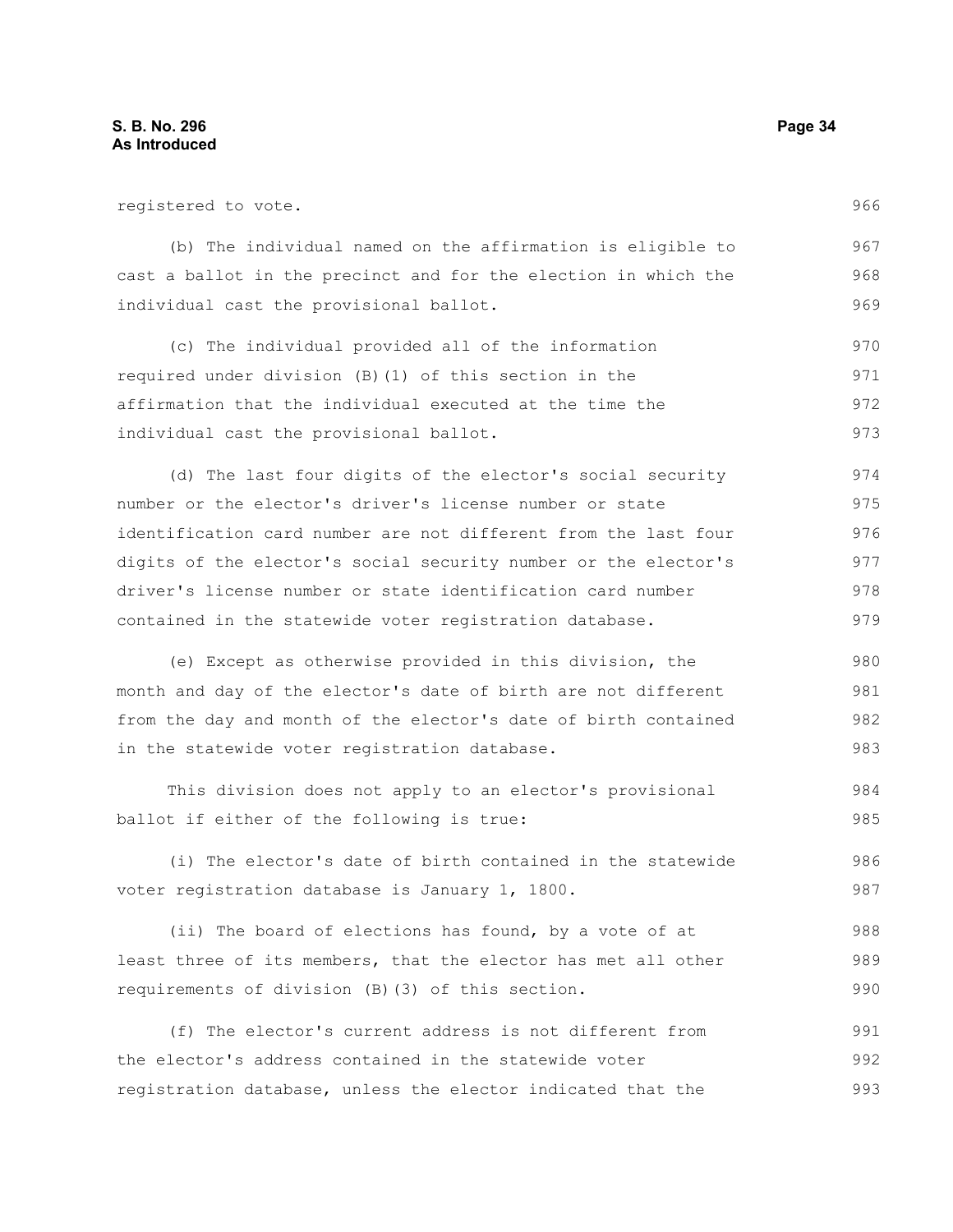elector is casting a provisional ballot because the elector has moved and has not submitted a notice of change of address, as described in division (A)(6) of section 3505.181 of the Revised Code. 994 995 996 997

(g) If applicable, the individual provided any additional information required under division (B)(7) of section 3505.181 of the Revised Code within seven days after the day of the election. 998 999 1000 1001

(h) If applicable, the hearing conducted under division (B) of section 3503.24 of the Revised Code after the day of the election resulted in the individual's inclusion in the official registration list.

(i) If the individual cast the provisional ballot after the time for the closing of the polls pursuant to a court order, a court of competent jurisdiction has not subsequently entered an unappealed final order that the ballots cast during that time are not eligible to be counted. 1006 1007 1008 1009 1010

(4)(a) Except as otherwise provided in division (D) of this section, if, in examining a provisional ballot affirmation and additional information under divisions (B)(1) and (2) of this section and comparing the information required under division (B)(1) of this section with the elector's information in the statewide voter registration database, the board determines that any of the following applies, the provisional ballot envelope shall not be opened, and the ballot shall not be counted: 1011 1012 1013 1014 1015 1016 1017 1018 1019

(i) The individual named on the affirmation is not qualified or is not properly registered to vote. 1020 1021

(ii) The individual named on the affirmation is not 1022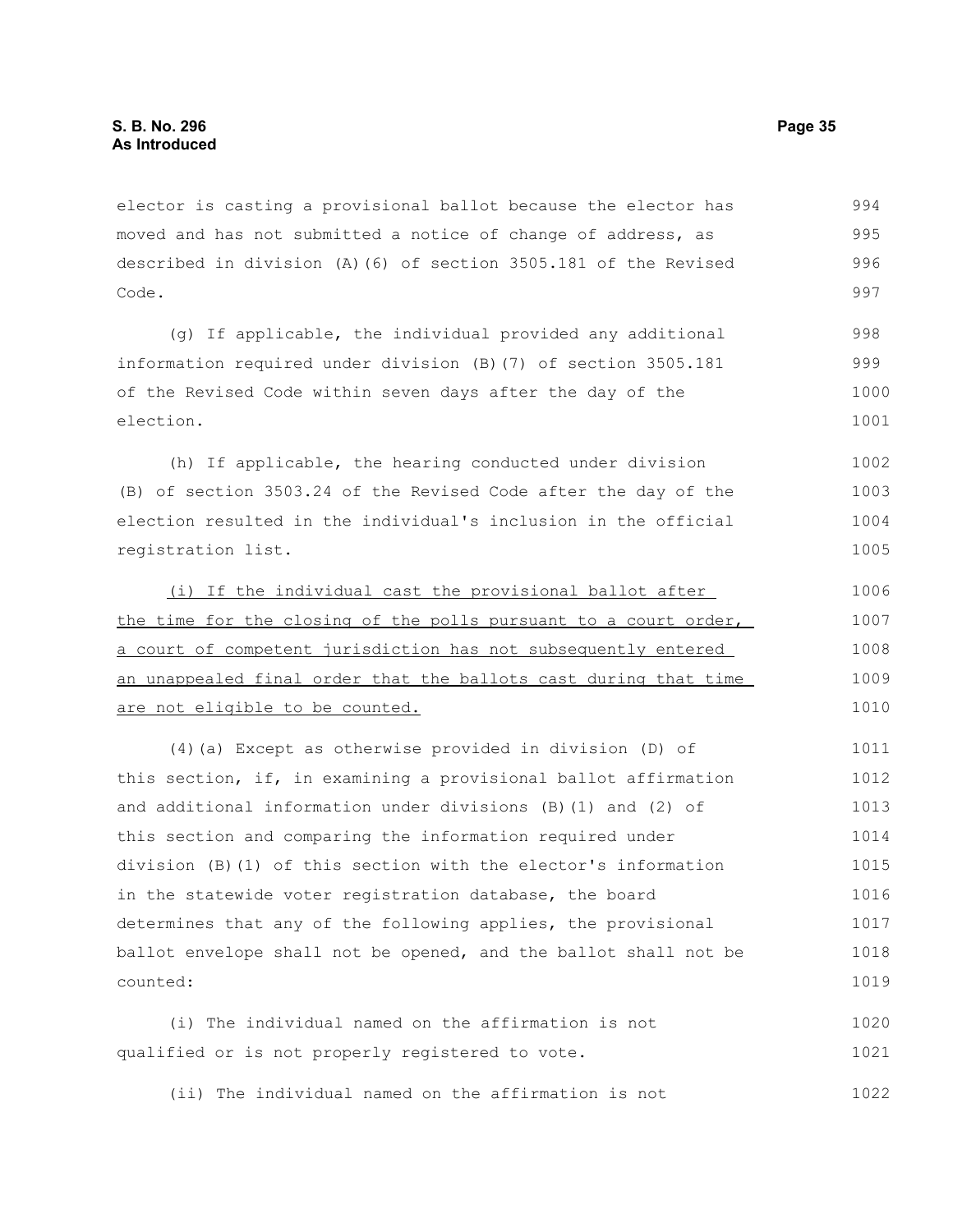which the individual cast the provisional ballot. (iii) The individual did not provide all of the information required under division (B)(1) of this section in the affirmation that the individual executed at the time the individual cast the provisional ballot. (iv) The individual has already cast a ballot for the election in which the individual cast the provisional ballot. (v) If applicable, the individual did not provide any additional information required under division (B)(7) of section 3505.181 of the Revised Code within seven days after the day of the election. (vi) If applicable, the hearing conducted under division (B) of section 3503.24 of the Revised Code after the day of the election did not result in the individual's inclusion in the official registration list. (vii) The individual failed to provide a current and valid photo identification, a military identification, a copy of a current utility bill, bank statement, government check, paycheck, or other government document, other than a notice of voter registration mailed by a board of elections under section 3503.19 of the Revised Code, with the voter's name and current address, the individual's driver's license or state identification card number, or the last four digits of the individual's social security number or to execute an affirmation under division (B) of section 3505.181 of the Revised Code. (viii) The last four digits of the elector's social security number or the elector's driver's license number or 1024 1025 1026 1027 1028 1029 1030 1031 1032 1033 1034 1035 1036 1037 1038 1039 1040 1041 1042 1043 1044 1045 1046 1047 1048 1049 1050

eligible to cast a ballot in the precinct or for the election in

state identification card number are different from the last 1051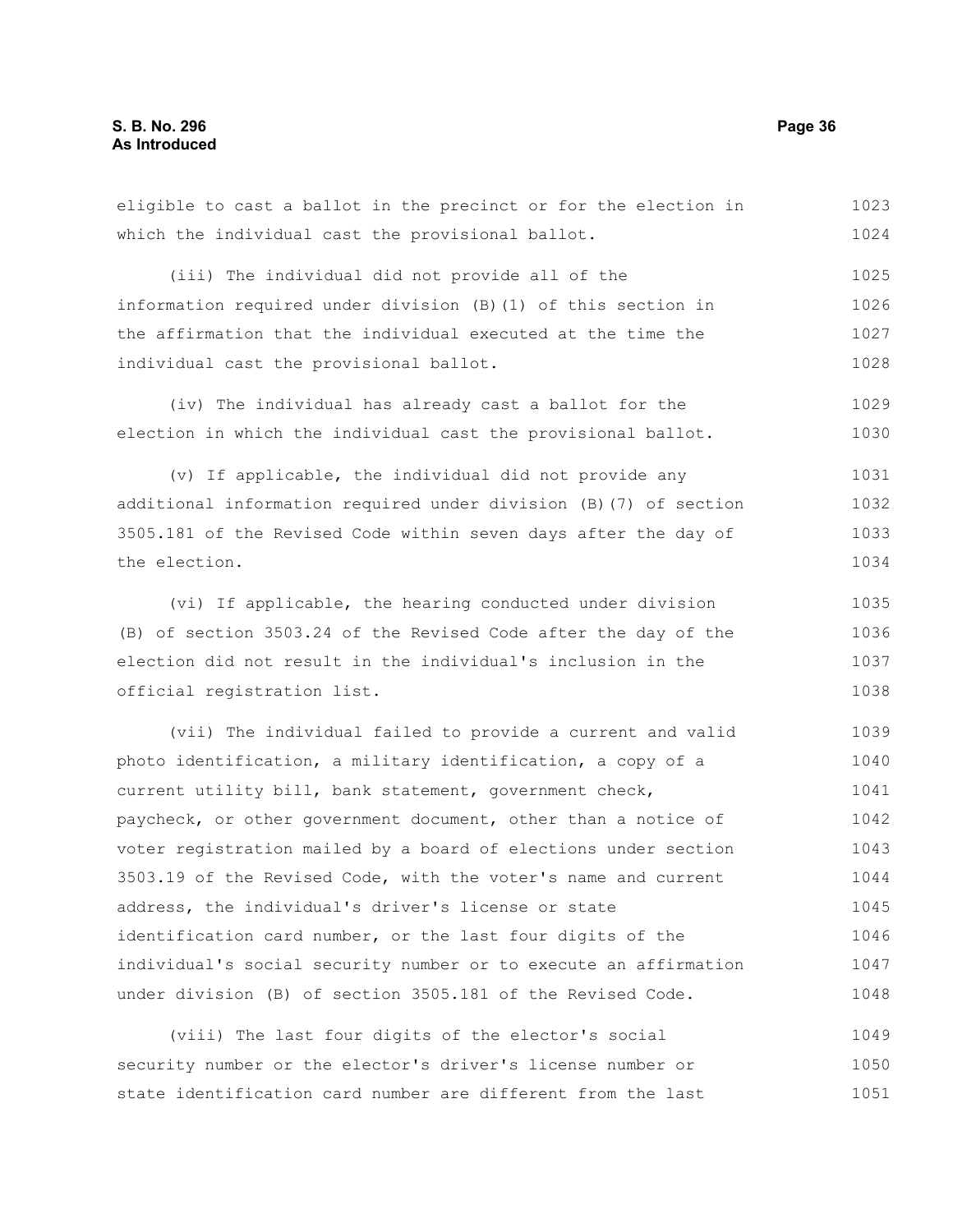### **S. B. No. 296 Page 37 As Introduced**

| four digits of the elector's social security number or the       | 1052 |
|------------------------------------------------------------------|------|
| elector's driver's license number or state identification card   | 1053 |
| number contained in the statewide voter registration database.   | 1054 |
| (ix) Except as otherwise provided in this division, the          | 1055 |
| month and day of the elector's date of birth are different from  | 1056 |
| the day and month of the elector's date of birth contained in    | 1057 |
| the statewide voter registration database.                       | 1058 |
| This division does not apply to an elector's provisional         | 1059 |
| ballot if either of the following is true:                       | 1060 |
| (I) The elector's date of birth contained in the statewide       | 1061 |
| voter registration database is January 1, 1800.                  | 1062 |
| (II) The board of elections has found, by a vote of at           | 1063 |
| least three of its members, that the elector has met all of the  | 1064 |
| requirements of division (B) (3) of this section, other than the | 1065 |
| requirements of division (B) (3) (e) of this section.            | 1066 |
| (x) The elector's current address is different from the          | 1067 |
| elector's address contained in the statewide voter registration  | 1068 |
| database, unless the elector indicated that the elector is       | 1069 |
| casting a provisional ballot because the elector has moved and   | 1070 |
| has not submitted a notice of change of address, as described in | 1071 |
| division (A) (6) of section 3505.181 of the Revised Code.        | 1072 |
| (xi) If the individual cast the provisional ballot after         | 1073 |
| the time for the closing of the polls pursuant to a court order, | 1074 |
| a court of competent jurisdiction has subsequently entered an    | 1075 |
| unappealed final order that the ballots cast during that time    | 1076 |
| are not eligible to be counted.                                  | 1077 |
| (b) If, in examining a provisional ballot affirmation and        | 1078 |
| additional information under divisions (B) (1) and (2) of this   | 1079 |
| section and comparing the information required under division    | 1080 |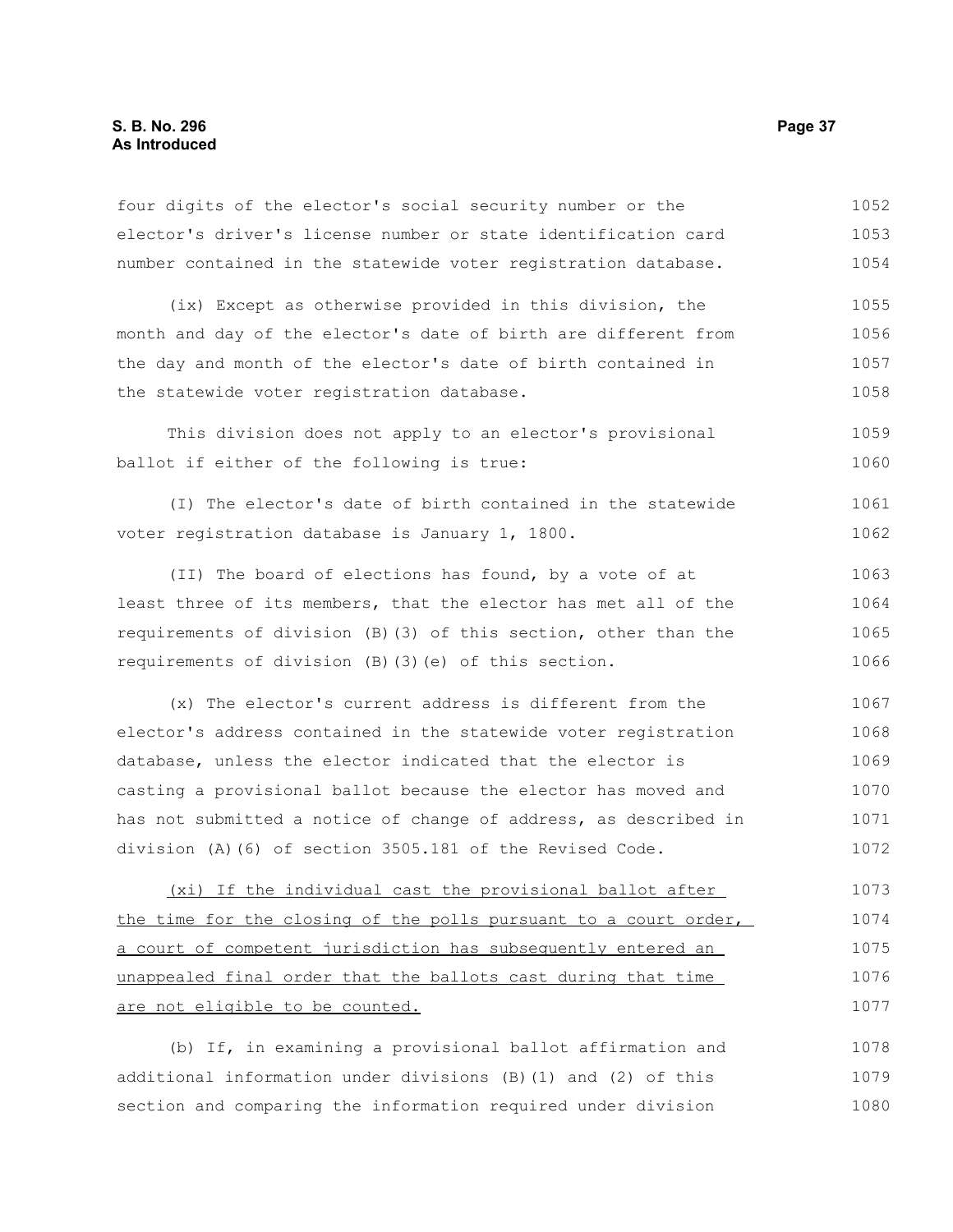(B)(1) of this section with the elector's information in the statewide voter registration database, the board is unable to determine either of the following, the provisional ballot envelope shall not be opened, and the ballot shall not be counted: 1081 1082 1083 1084 1085

(i) Whether the individual named on the affirmation is qualified or properly registered to vote;

(ii) Whether the individual named on the affirmation is eligible to cast a ballot in the precinct or for the election in which the individual cast the provisional ballot. 1088 1089 1090

(C) For each provisional ballot rejected under division (B)(4) of this section, the board shall record the name of the provisional voter who cast the ballot, the identification number of the provisional ballot envelope, the names of the election officials who determined the validity of that ballot, the date and time that the determination was made, and the reason that the ballot was not counted, unless the board has already recorded that information in another database. 1091 1092 1093 1094 1095 1096 1097 1098

(D)(1) If an individual cast a provisional ballot in a precinct in which the individual is not registered and eligible to vote, but in the correct polling location for the precinct in which the individual is registered and eligible to vote, and the election official failed to direct the individual to the correct precinct, the individual's ballot shall be remade under division (D)(2) of this section. The election official shall be deemed to have directed the individual to the correct precinct if the election official correctly completed the form described in division (C)(2) of section 3505.181 of the Revised Code. 1099 1100 1101 1102 1103 1104 1105 1106 1107 1108

(2) A board of elections that remakes a provisional ballot 1109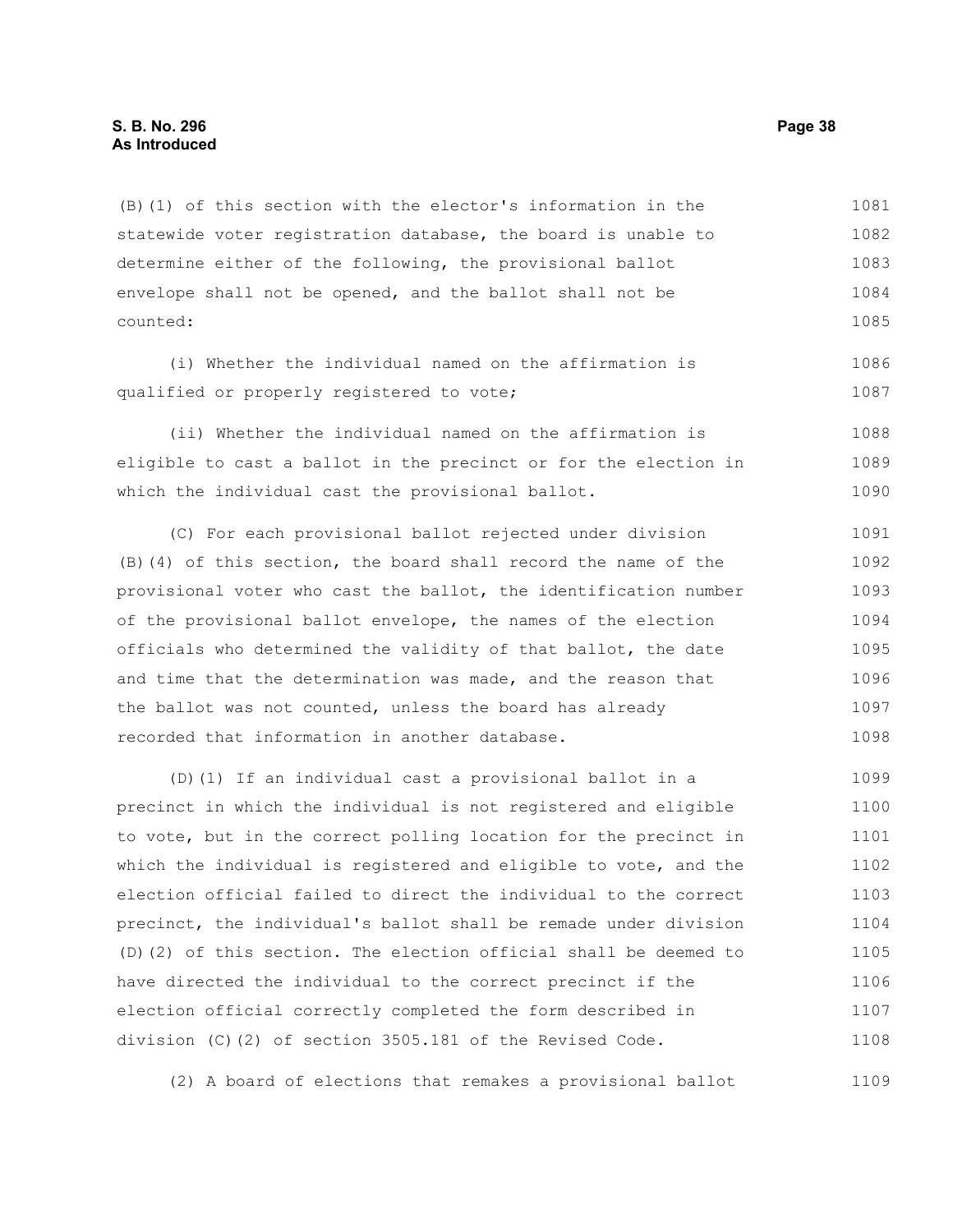under division (D)(1) of this section shall remake the provisional ballot on a ballot for the appropriate precinct to reflect the offices, questions, and issues for which the individual was eligible to cast a ballot and for which the individual attempted to cast a provisional ballot. The remade ballot shall be counted for each office, question, and issue for which the individual was eligible to vote. 1110 1111 1112 1113 1114 1115 1116

(3) If an individual cast a provisional ballot in a precinct in which the individual is not registered and eligible to vote and in the incorrect polling location for the precinct in which the individual is registered and eligible to vote, the provisional ballot envelope shall not be opened, and the ballot shall not be counted. 1117 1118 1119 1120 1121 1122

(E) Provisional ballots that are rejected under division (B)(4) of this section shall not be counted but shall be preserved in their provisional ballot envelopes unopened until the time provided by section 3505.31 of the Revised Code for the destruction of all other ballots used at the election for which ballots were provided, at which time they shall be destroyed. 1123 1124 1125 1126 1127 1128

(F) Provisional ballots that the board determines are eligible to be counted under division (B)(3) or (D) of this section shall be counted in the same manner as provided for other ballots under section 3505.27 of the Revised Code. No provisional ballots shall be counted in a particular county until the board determines the eligibility to be counted of all provisional ballots cast in that county under division (B) of this section for that election. Observers, as provided in section 3505.21 of the Revised Code, may be present at all times that the board is determining the eligibility of provisional ballots to be counted and counting those provisional ballots 1129 1130 1131 1132 1133 1134 1135 1136 1137 1138 1139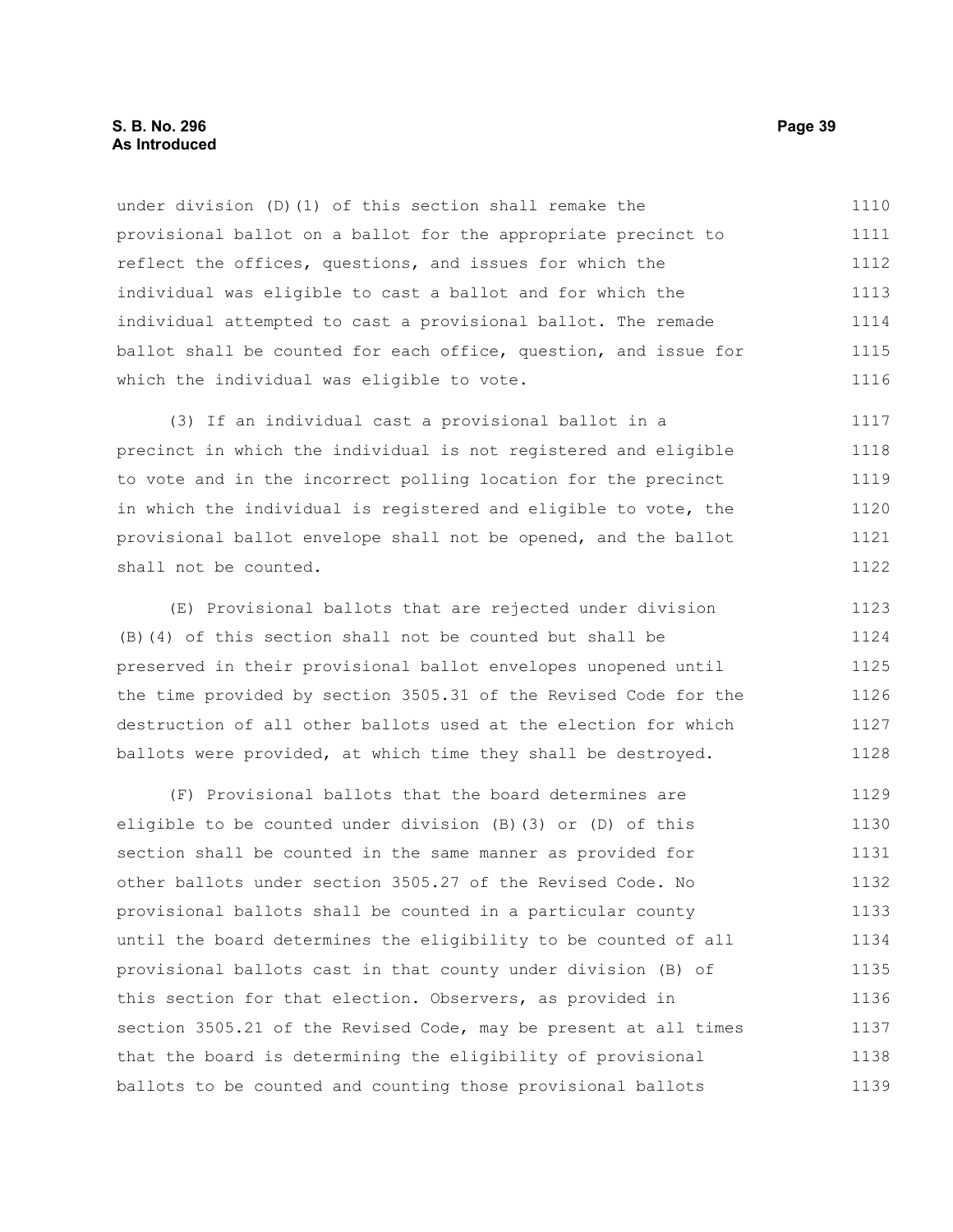determined to be eligible. No person shall recklessly disclose the count or any portion of the count of provisional ballots in such a manner as to jeopardize the secrecy of any individual ballot. 1140 1141 1142 1143

(G)(1) Except as otherwise provided in division-divisions (G)(2) and (3) of this section, nothing in this section shall prevent a board of elections from examining provisional ballot affirmations and additional information under divisions (B)(1) and (2) of this section to determine the eligibility of provisional ballots to be counted during the ten days after the day of an election. 1144 1145 1146 1147 1148 1149 1150

(2) A board of elections shall not examine the provisional ballot affirmation and additional information under divisions (B)(1) and (2) of this section of any provisional ballot cast by an individual who must provide additional information to the board of elections under division (B)(7) of section 3505.181 of the Revised Code for the board to determine the individual's eligibility until the individual provides that information, until any hearing required to be conducted under section 3503.24 of the Revised Code with regard to the provisional voter is held, or until the eleventh day after the day of the election, whichever is earlier. 1151 1152 1153 1154 1155 1156 1157 1158 1159 1160 1161

(3) A board of elections shall not examine the provisional ballot affirmation and additional information under divisions (B)(1) and (2) of this section of any provisional ballot cast by an individual after the time for the closing of the polls pursuant to a court order until the eleventh day after the day of the election. 1162 1163 1164 1165 1166 1167

**Section 2.** That existing sections 3501.17, 3501.28, 3501.32, 3505.18, 3505.181, 3505.182, and 3505.183 of the 1168 1169